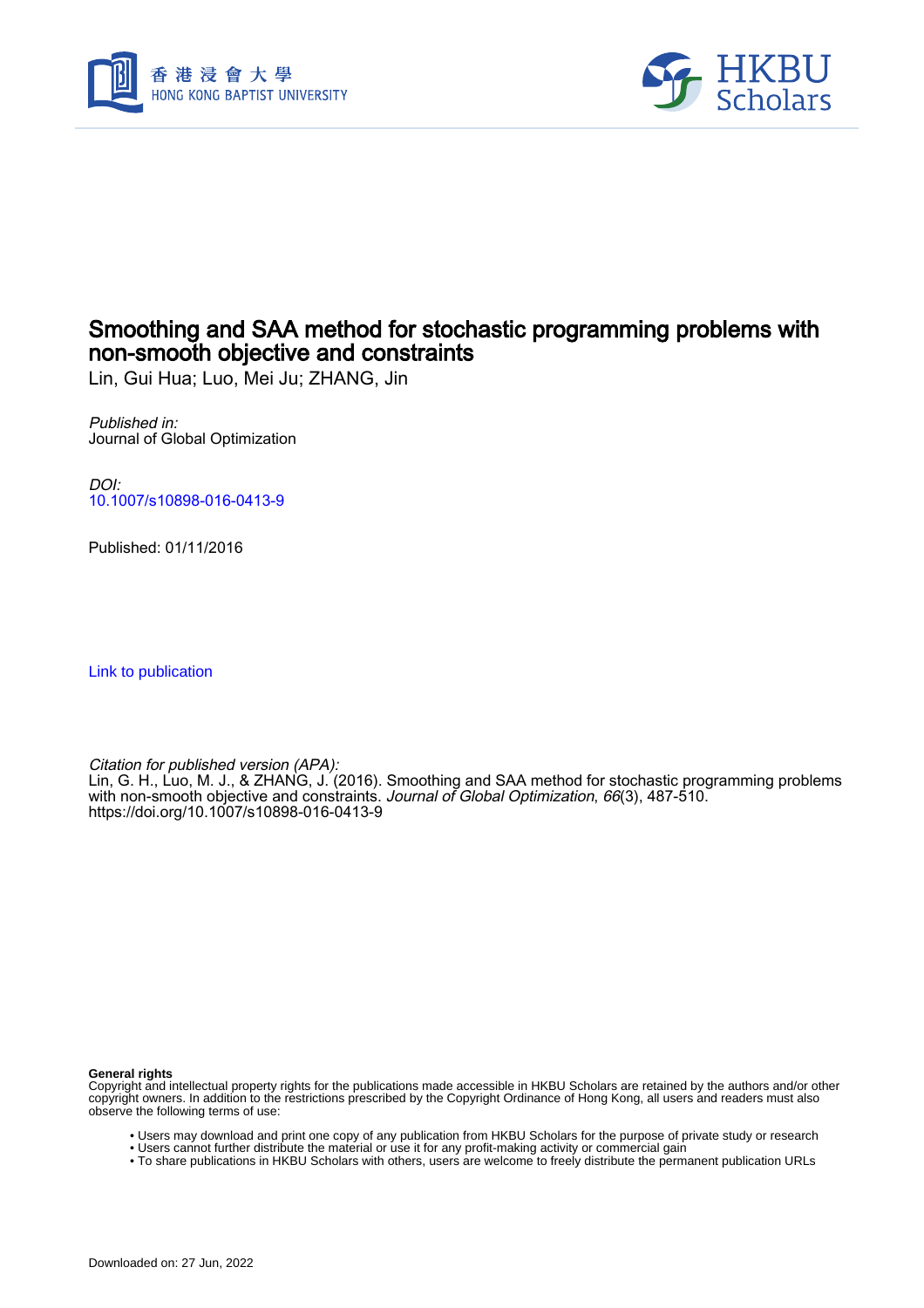# Smoothing and SAA Method for Stochastic Programming Problems with Non-smooth Objective and Constraints*<sup>∗</sup>*

Gui-Hua Lin*†* , Mei-Ju Luo*‡* and Jin Zhang*§*

March 2013, Revised December 2014, August 2015 and January 2016

Abstract. We consider a stochastic non-smooth programming problem with equality, inequality and abstract constraints, which is a generalization of the problem studied by Xu and Zhang (*Mathematical Programming, Vol.119, 371–401, 2009*) where only an abstract constraint is considered. We employ a smoothing technique to deal with the non-smoothness and use the sample average approximation techniques to cope with the mathematical expectations. Then, we investigate the convergence properties of the approximation problems. We further apply the approach to solve the stochastic mathematical programs with equilibrium constraints. In addition, we give an illustrative example in economics to show the applicability of proposed approach.

**Key Words.** Non-smoothness, smoothing, sample average approximation, stochastic mathematical program with equilibrium constraints.

**2010 Mathematics Subject Classification.** 90C15, 90C30, 90C33, 65K05.

## **1 Introduction**

In the recent work [29], Xu and Zhang consider the following stochastic programming problem:

$$
\min \quad \mathbb{E}[f(x,\xi(\omega))]
$$
\n
$$
\text{s.t.} \quad x \in C,
$$
\n
$$
(1.1)
$$

*<sup>∗</sup>*This work was supported in part by the NSFC (No.11431004, No.11501275), the Humanity and Social Science Foundation of Ministry of Education of China (No. 15YJA630034), the Innovation Program of Shanghai Municipal Education Commission (No. 14ZS086), and the Scientific Research Fund of Liaoning Provincial Education Department (No.L2015199). The third author's work was supported in part by the Hongkong Baptist University FRG1/15-16/027 and RC-NACAN-ZHANG J.

*<sup>†</sup>*School of Management, Shanghai University, Shanghai, China. E-mail: guihualin@shu.edu.cn.

*<sup>‡</sup>*School of Mathematics, Liaoning University, Liaoning; School of Management, Shanghai University, Shanghai, China. E-mail: meijuluolnu@126.com.

*<sup>§</sup>*Department of Mathematics, Hong Kong Baptist University, Hong Kong. E-mail: zhangjin@hkbu.edu.hk.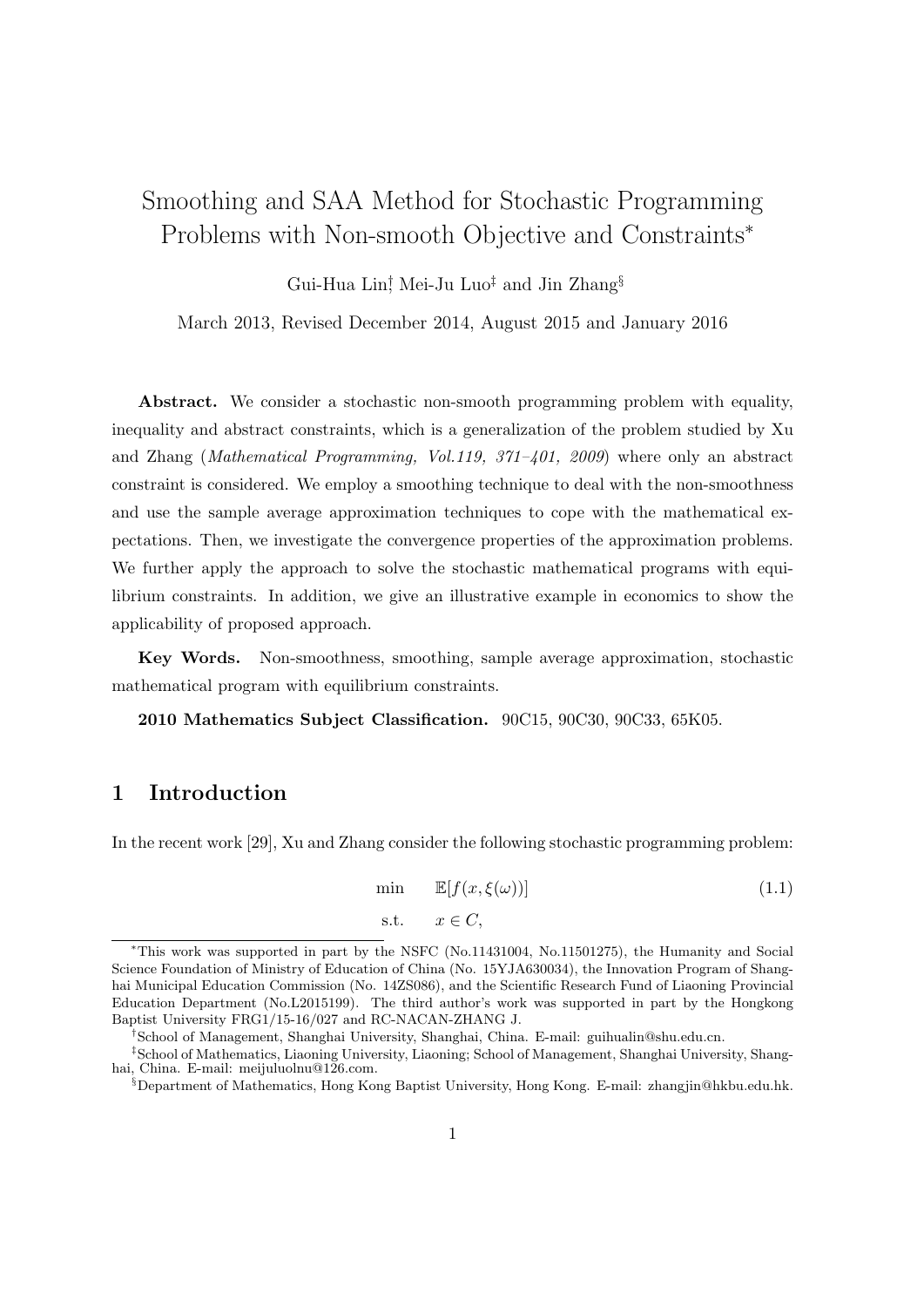where *C* is a closed subset of  $R^n$ ,  $\xi$  :  $\Omega \to \Xi \subset R^w$  is a random vector defined on the underlying probability space  $(\Omega, \mathcal{F}, P)$ ,  $f : R^n \times R^w \to R$  is a random function, and E denotes the mathematical expectation. Many problems including the stochastic programming problems with recourse and stochastic min-max problems can be covered by problem (1.1); see [3, 10, 22, 28] for instance. In [29], the function  $f(x, \cdot)$  is assumed to be locally Lipschitz continuous but not necessarily continuously differentiable with respect to *x*. Then the authors employ the smoothing techniques introduced in [19] to present a smooth sample average approximation (SAA) method for solving (1.1). They also investigate the limiting behavior of the smoothed SAA problems. Furthermore, the convergence results are applied to conditional value-at-risk problems and inventory control problems in supply chain. See [29] for details.

In this paper, we consider the following problem where the constraint system includes both the functional constraints as well as the abstract constraint:

min 
$$
\mathbb{E}[f(x, \xi(\omega))]
$$
 (1.2)  
s.t.  $x \in \mathcal{X}$ ,  
 $g(x) \le 0, h(x) = 0$ ,

where  $\mathcal{X} \subseteq R^n$  is a closed subset, the constraint functions  $g: R^n \to R^p$  and  $h: R^n \to R^q$  are also locally Lipschitz continuous but not necessarily continuously differentiable everywhere. Throughout the paper, we suppose that  $\mathbb{E}[f(x,\xi(\omega))]$  is well-defined for every  $x \in \mathcal{X}$  but cannot be calculated in a closed form. In addition, we write  $\xi(\omega)$  as  $\xi$  for simplicity.

It is obvious that, when the constraint functions *g* and *h* vanish, problem (1.2) reduces to (1.1). However, since some smoothing techniques are only applied to the objective function of  $(1.1)$ . An implicit assumption in [29] is that the constraint set  $C$  does not involve non-smooth constraints. From this point of view, this paper can be regarded as an extension of [29].

One main motivation to consider  $(1.2)$  is the well-known mathematical program with equilibrium constraints (MPEC), which is an optimization problem whose constraints include complementarity or variational inequality systems. MPEC plays a very important role in many fields such as engineering design, economic equilibrium, transportation science and game theory. See [5, 13, 16] for more details about the MPEC theory, algorithms, and applications. MPEC is known to be a difficult optimization problem due to the fact that some usual constraint qualifications such as the linear independence constraint qualification (LICQ) and the Mangasarian-Fromovitz constraint qualification (MFCQ) are violated at any feasible point [33, Proposition 1.1]. As a result, the classical Karush-Kuhn-Tucker (KKT) condition is not always a necessary optimality condition for MPEC. There have been proposed several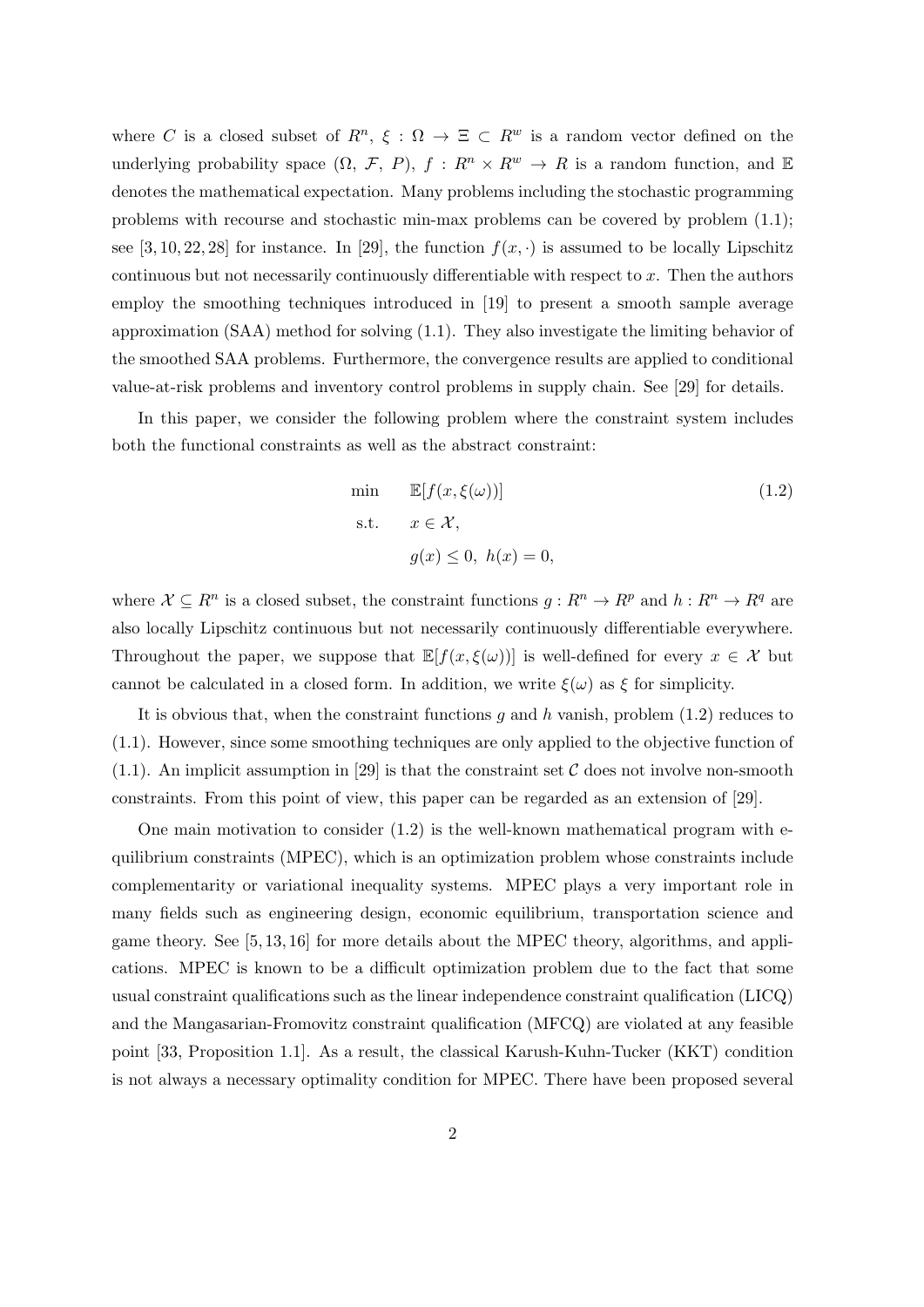approaches to deal with MPEC and various stationarity concepts such as the strong stationarity, Mordukhovich stationarity, Clarke stationarity (S-/M-/C-stationarity for short) arise; see [24, 30–32] for detailed discussions. One popular approach in the study of MPEC is to make use of the so-called complementarity or merit functions to reformulate MPEC as an optimization problem with non-smooth constraints. Therefore, problem (1.2) may include the stochastic MPEC (SMPEC) as a special case. See Section 5 given below.

Our purpose is trying to design efficient methods for solving (1.2). There are two main difficulties in dealing with problem (1.2): One is the non-smoothness of the functions  $\{f, g, h\}$ and the other is the mathematical expectation operator in the objective function. Our strategy is similar to [29]: We employ the smoothing techniques given in [19] to deal with the non-smoothness and use the SAA methods to deal with the mathematical expectation. That is, given a smoothing parameter  $\epsilon$ , we first construct some smoothed functions  $\{\hat{f}(\cdot,\cdot,\epsilon), \hat{g}(\cdot,\epsilon), \hat{h}(\cdot,\epsilon)\}\$  of  $\{f, g, h\}$  to generate the following approximation of (1.2):

min 
$$
\mathbb{E}[\hat{f}(x,\xi,\epsilon)]
$$
 (1.3)  
s.t.  $x \in \mathcal{X}$ ,  
 $\hat{g}(x,\epsilon) \le 0, \ \hat{h}(x,\epsilon) = 0.$ 

Then, we employ a random number generator to get some independent identically distributed (idd) samples  $\{\xi^1, ..., \xi^N\}$  and solve the smoothed SAA problem

$$
\min \quad \frac{1}{N} \sum_{i=1}^{N} \hat{f}(x, \xi^i, \epsilon) \tag{1.4}
$$
\n
$$
\text{s.t.} \quad x \in \mathcal{X},
$$
\n
$$
\hat{g}(x, \epsilon) \le 0, \ \hat{h}(x, \epsilon) = 0.
$$

See [15, 25, 26] for more details about SAA methods. With the increase of the sample size *N* and the decrease of the smoothing parameter  $\epsilon$ , we may expect to get a satisfactory approximation solution of the original problem (1.2).

Compared with [29], the main difficulty in dealing with (1.2) is of course the additional non-smooth constraints. Therefore, in order to establish convergence theory, we need to find some appropriate constraint qualifications. In particular, to ease our analysis, we regard the smoothing problem (1.3) as a perturbed optimization problem and, for convenience, we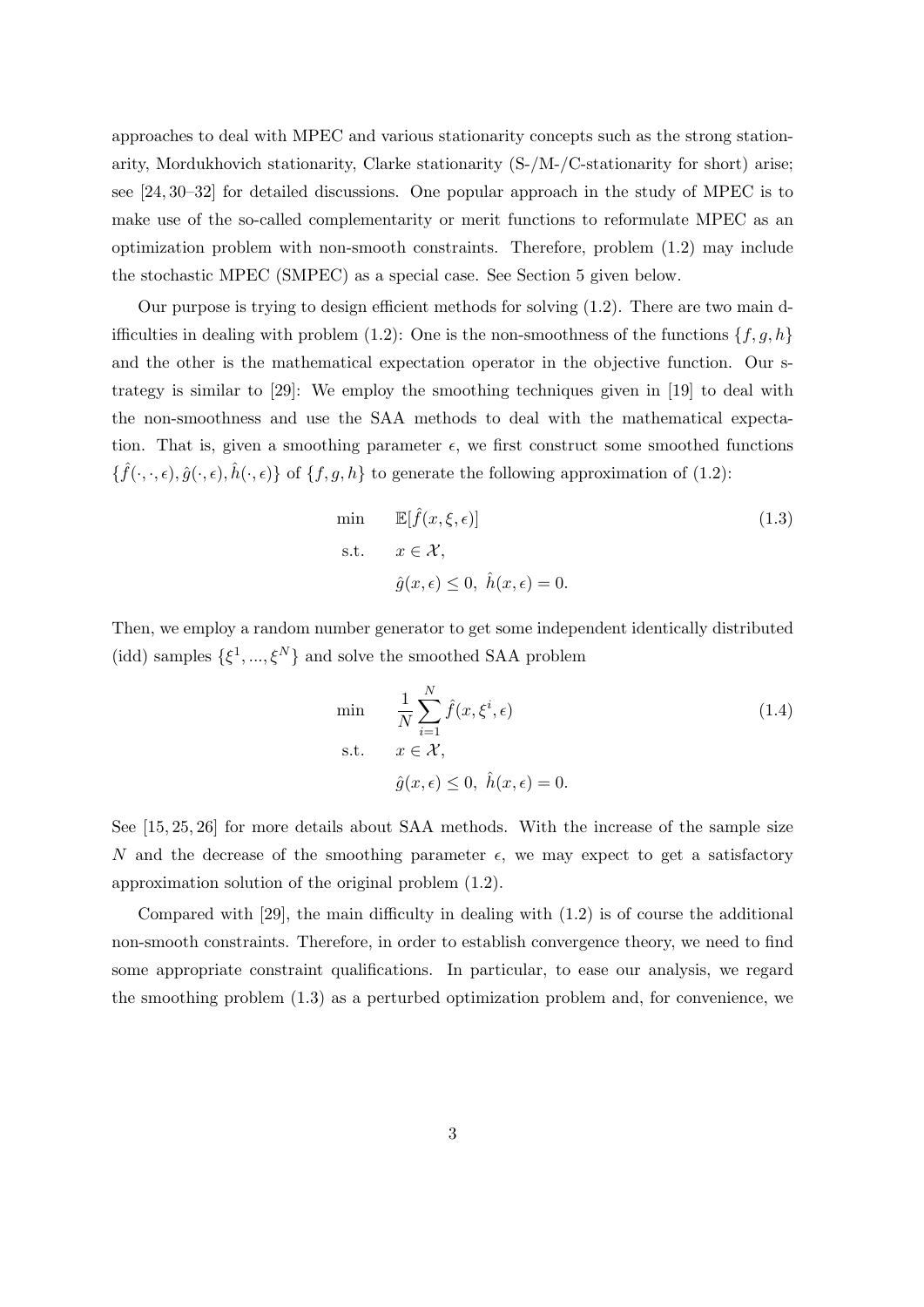sometimes reformulate problems (1.2) and (1.3) as

min 
$$
\mathbb{E}[f(x, \xi(\omega))]
$$
  
\ns.t.  $x \in \mathcal{X}$ ,  
\n $0 \in \varphi(x) + \mathfrak{K}$  (1.5)

and

min 
$$
\mathbb{E}[\hat{f}(x,\xi,\epsilon)]
$$
 (1.6)  
s.t.  $x \in \mathcal{X}$ ,  
 $0 \in \hat{\varphi}(x,\epsilon) + \mathfrak{K}$ 

respectively, where  $\mathfrak{K} := R_+^p \times \{0\}^q$  is a nonempty closed convex set and

$$
\varphi(x) := \begin{pmatrix} g(x) \\ h(x) \end{pmatrix}, \quad \hat{\varphi}(x, \epsilon) := \begin{pmatrix} \hat{g}(x, \epsilon) \\ \hat{h}(x, \epsilon) \end{pmatrix}.
$$

We will show that the perturbed problem is stably under some regularity conditions. We will also discuss the limiting behavior of both the smoothed problem (1.3) and the smoothed SAA problem (1.4) as the parameters vary. Furthermore, as an extension, we will discuss a class of SMPEC as well. Finally, we show some preliminary numerical results with a stochastic version of Stackelberg-Nash-Cournot game.

#### **2 Preliminaries**

In this section, we introduce some notations and definitions that will be used later on.

Given a compact set  $\mathcal M$  of vectors, we let  $||\mathcal M|| := \max_{M \in \mathcal M} ||M||$ , where  $|| \cdot ||$  denotes the Euclidean norm of a vector. Given two sets  $A, B \subseteq R^n$ , we denote by

$$
dist(x, A) := \inf_{x' \in A} ||x - x'||
$$

and

$$
\mathbb{D}(A, B) := \sup_{x \in A} dist(x, B)
$$

the distance form a point  $x \in R^n$  to *A* and the deviation from *A* to *B* respectively, and by *intA* and *convA* the interior and the convex hull of *A* respectively. In addition, for a linear operator  $A$ , we denote by  $A^*$  its conjugate.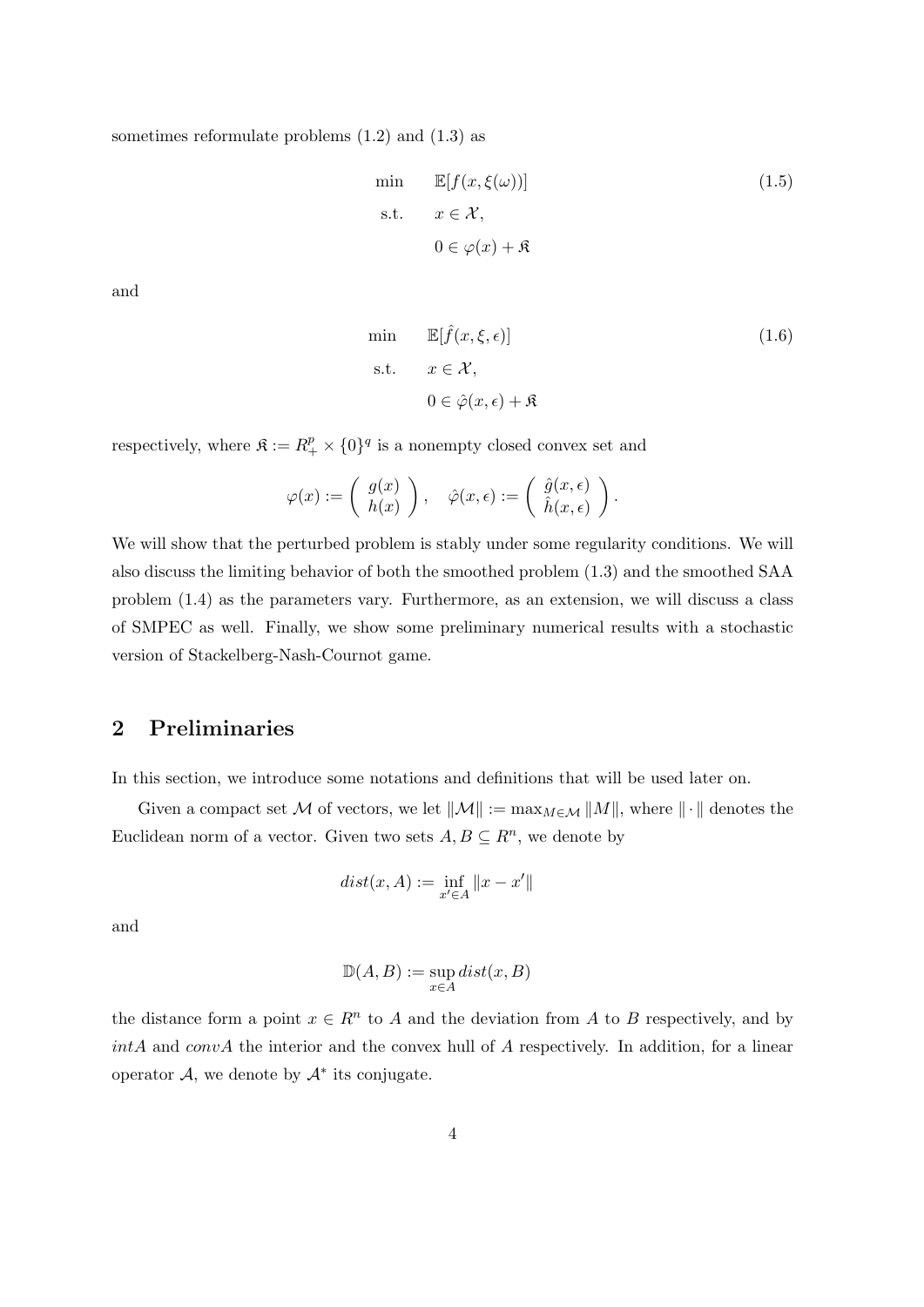Recall that  $f(x,\xi)$  is locally Lipschitz continuous in *x*. Then, for any fixed  $\xi \in \Xi$ , the Clarke generalized gradient of  $f(x,\xi)$  with respect to *x* at  $x_0$  is defined in [2] as

$$
\partial_x f(x_0, \xi) := \left\{ \zeta \in R^n \mid \zeta^T d \le f^0(x_0, \xi; d) \text{ for all } d \in R^n \right\},\
$$

where

$$
f^{0}(x_{0}, \xi; d) := \lim_{y \to 0, \lambda \downarrow 0} \frac{f(x_{0} + \lambda d + y, \xi) - f(x_{0} + y, \xi)}{\lambda}
$$

is the generalized directional derivative of  $f(x,\xi)$  at  $x_0$  in the direction *d*. In finite dimensional spaces,  $\partial_x f(x_0, \xi)$  can be obtained by taking the convex hull of the set of limits of  $\nabla_x f(x', \xi)$  as  $x' \to x_0$ . It is known from [2, Propositions 2.1.2 and 2.1.5] that the Clarke generalized gradient  $\partial_x f(x,\xi)$  is a convex compact set and it is upper semi-continuous in *x*. The measurability and integrability of  $\partial_x f(x,\xi)$  with respect to the random variable are established in [29].

**Lemma 2.1** *Let*  $f(x,\xi)$  *be locally Lipschitz continuous in both x and*  $\xi$ *. Then the Clarke generalized gradient ∂xf*(*x, ·*) *is measurable for every x. Furthermore, given a nonempty and compact subset*  $C$  *of*  $R^n$ , *if there exists a measurable function*  $\kappa_0(\xi)$  *such that*  $\mathbb{E}[\kappa_0(\xi)] < \infty$ *and*

$$
\|\partial_x f(x,\xi)\| \le \kappa_0(\xi) \tag{2.1}
$$

*for any*  $x \in \mathcal{C}$  *and*  $\xi \in \Xi$ *, then*  $\mathbb{E}[\partial_x f(x, \xi)]$  *is well defined over*  $\mathcal{C}$ *.* 

The following definition was first introduced in [19].

**Definition 2.1** Let  $F: R^n \to R$  be a locally Lipschitz continuous function and  $\epsilon \in R$  be a parameter. A function  $\hat{F}(x,\epsilon): R^n \times R \to R$  is called a smoothing of *F* if it satisfies

- (i) for every  $x \in R^n$ ,  $\hat{F}(x,0) = F(x)$ ;
- (ii) for every  $x \in R^n$ ,  $\hat{F}$  is locally Lipschitz at  $(x, 0)$ ;
- (iii)  $\hat{F}$  is continuous differentiable on  $R^n \times (R \setminus \{0\})$ .

The above type of smoothing covers a number of interesting elementary smoothing functions in the literature. For instance, for the well-known non-smooth function

$$
\phi(x) := \max(0, z),
$$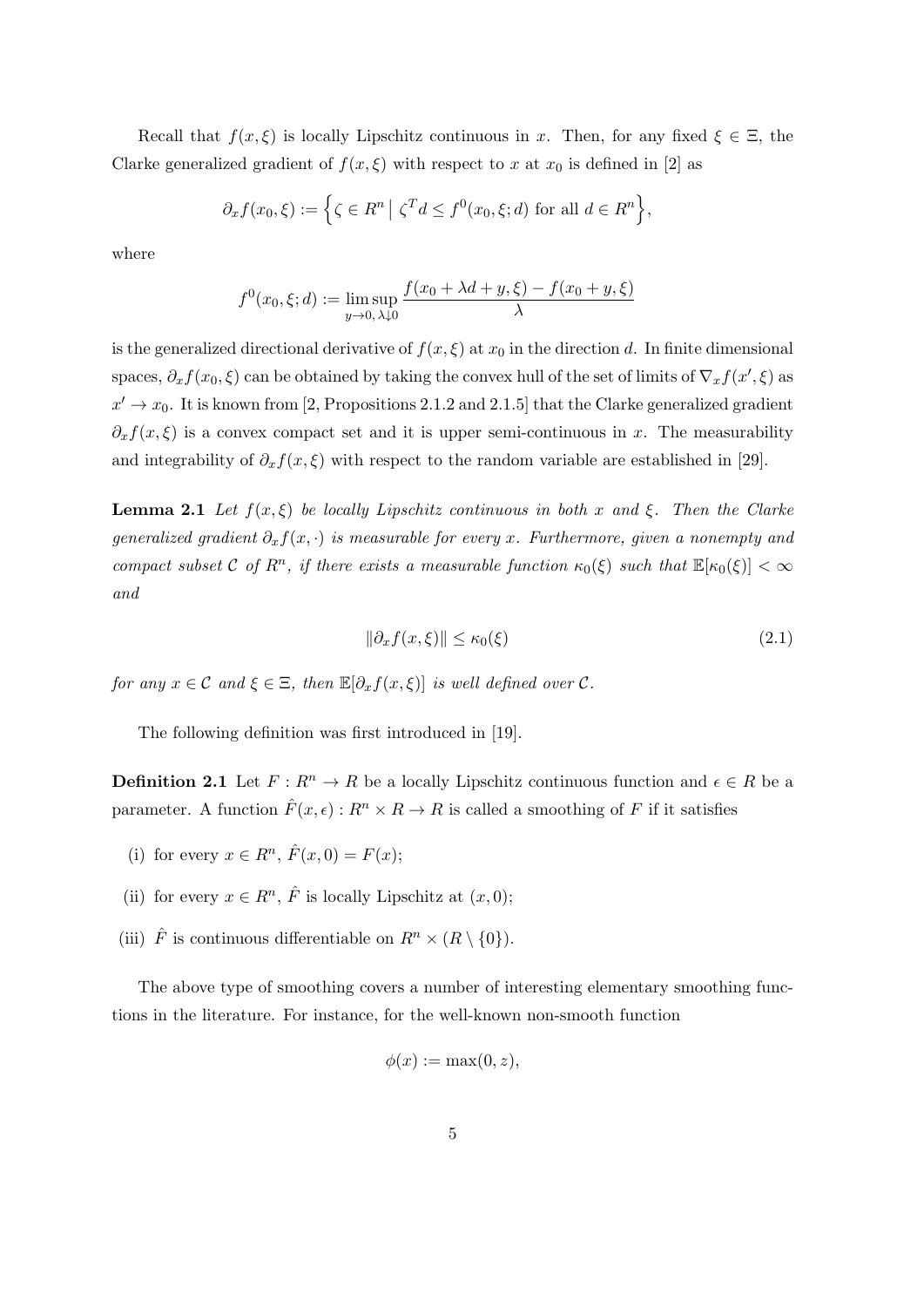it is shown in [29] that both

$$
\phi_1(z,\epsilon) := \begin{cases} z, & z > \epsilon; \\ \frac{1}{4\epsilon}(z^2 + 2z\epsilon + \epsilon^2), & -\epsilon \leq z \leq \epsilon; \\ 0, & z < -\epsilon \end{cases}
$$

introduced by Alexander et al. [1] and

$$
\phi_2(z,\epsilon) := \epsilon \ln(1 + e^{z/\epsilon})
$$

introduced by Peng [18] satisfy the conditions in Definition 2.1. In particular, they satisfy the gradient consistency at point  $(z, 0)$  and hence satisfy the upper semi-continuity property for the partial generalized gradient map.

Note that the Lipschitz continuity in part (ii) of Definition 2.1 implies that the Clarke generalized gradient  $\partial_{(x,\epsilon)}\hat{F}(x,0)$  is well defined and hence we may compare the generalized gradient of the smoothed function at point  $(x, 0)$  with that of the original function. Let

$$
\pi_x \partial_{(x,\epsilon)} \hat{F}(x,0) := \left\{ \beta \in R^n \mid (\beta, \gamma) \in \partial_{(x,\epsilon)} \hat{F}(x,0) \text{ for some } \gamma \in R \right\}.
$$

The gradient consistency defined by

$$
\pi_x \partial_{(x,\epsilon)} \hat{F}(x,0) \subset \partial_x F(x),
$$

is a key property used later on. There obviously holds

$$
\partial_x F(x) = \partial_x \hat{F}(x,0) \subset \pi_x \partial_{(x,\epsilon)} \hat{F}(x,0),
$$

which means that, if  $\hat{F}$  satisfies the gradient consistency at  $(x, 0)$ , we may enlarge the partial generalized gradient set  $\partial_x \hat{F}(x,0)$  so as to equal to the projection  $\pi_x \partial_{(x,\epsilon)} \hat{F}(x,0)$ . Since the map  $(x, \epsilon) \to \pi_x \partial_{(x, \epsilon)} \hat{F}(x, \epsilon)$  is upper semi-continuous at  $(x, 0)$  [2, Proposition 2.1.5], we have the upper semi-continuity of  $\partial_x \hat{F}(x, \epsilon)$ . As a result, if we regard problem (1.3) as a perturbed problem of (1.2), the smoothing approximation happens to be admissible in the sense of [34, Definition 2.3].

Since both problems (1.2) and (1.3) are generally non-convex, we will focus on the limit relationship between stationary points of the problems. We next introduce some stationarity concepts for the problems. To this end, we let

$$
\mathcal{N}_{\mathcal{X}}(x) := \{ \zeta \in R^n \mid \zeta^T \eta \le 0 \text{ for all } \eta \in \mathcal{T}_{\mathcal{X}}(x) \}
$$

denote the normal cone of *X* at *x* and

$$
\mathcal{T}_{\mathcal{X}}(x) := \{ \zeta \in R^n \mid \zeta^T \theta \le 0 \text{ for all } \theta \in \partial dist(x, \mathcal{X}) \}
$$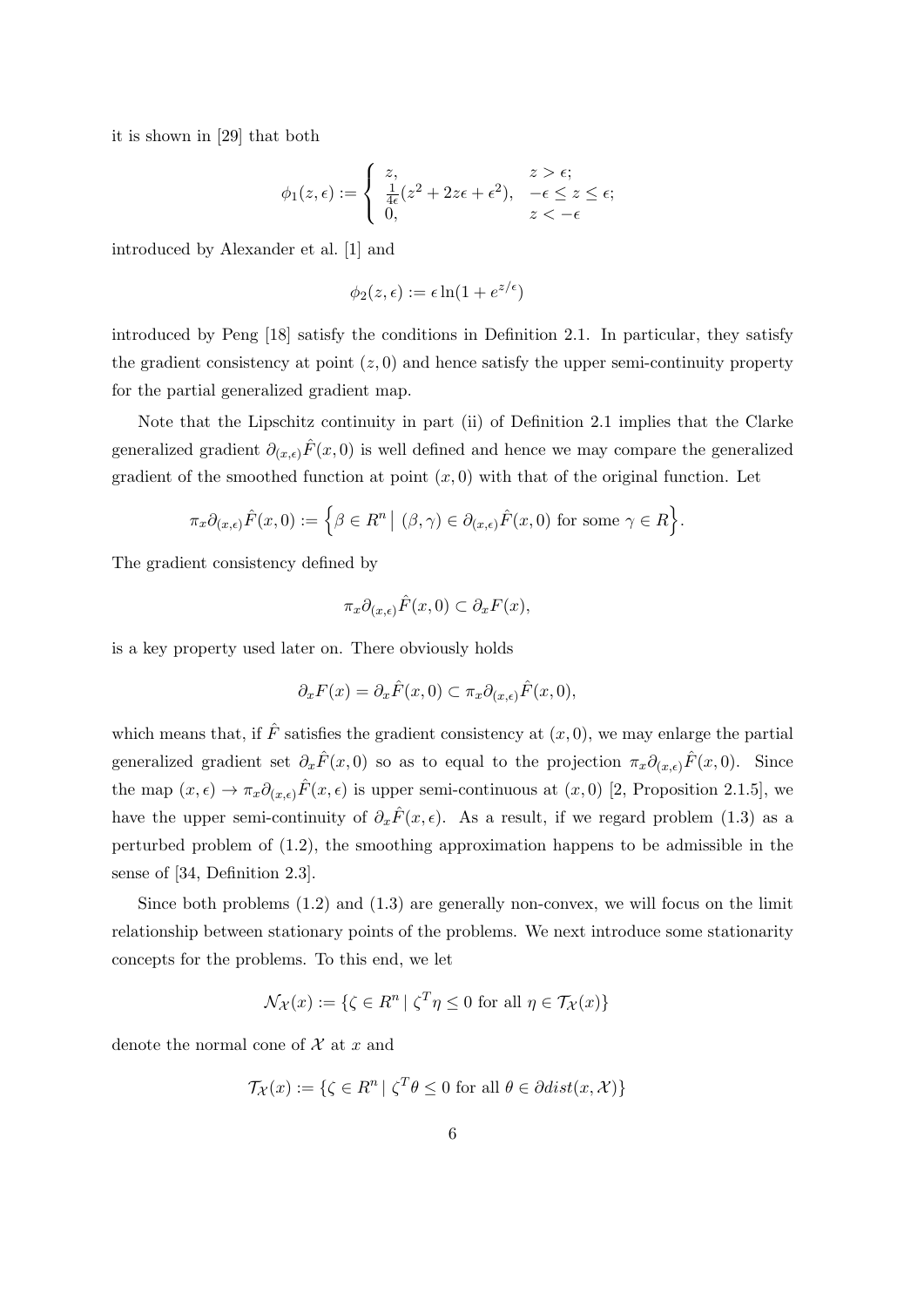denote the tangent cone of  $\mathcal X$  at  $x$ . It is well known that the above cones are closed and convex. When  $\mathcal X$  is convex and  $x \in \mathcal X$ , the normal cone reduces to

$$
\mathcal{N}_{\mathcal{X}}(x) = \{ \zeta \in R^n \mid \zeta^T(x'-x) \le 0 \quad \text{for all } x' \in \mathcal{X} \}.
$$

**Definition 2.2** Let  $\bar{x}$  be a feasible point of (1.2).

(1)  $\bar{x}$  is called a Karush-Kuhn-Tucker (KKT) point of (1.2) if there exist multipliers  $\lambda \in R^p$ and  $\mu \in \mathbb{R}^q$  such that

$$
0 \in \partial \mathbb{E}[f(\bar{x}, \xi)] + \partial g(\bar{x})^T \lambda + \partial h(\bar{x})^T \mu + \mathcal{N}_{\mathcal{X}}(\bar{x})
$$

and

$$
\lambda \ge 0, \quad \lambda^T g(\bar{x}) = 0. \tag{2.2}
$$

(2)  $\bar{x}$  is called a weak Karush-Kuhn-Tucker (weak KKT) point of (1.2) if there exist multipliers  $\lambda \in R^p$  and  $\mu \in R^q$  such that

$$
0 \in \mathbb{E}[\partial_x f(\bar{x}, \xi)] + \partial g(\bar{x})^T \lambda + \partial h(\bar{x})^T \mu + \mathcal{N}_{\mathcal{X}}(\bar{x})
$$
\n(2.3)

and (2.2) hold.

Suppose that the set of stationary points of the original problem is nonempty and there exists a measurable function  $\kappa_0(\xi)$  such that  $\mathbb{E}[\kappa_0(\xi)] < \infty$  and (2.1) hold. It follows that E[*∂xf*(*x, ξ*)] is well defined. Note that *∂*E[*f*(*x, ξ*)] *⊂* E[*∂xf*(*x, ξ*)] holds under some mild conditions on  $f(x,\xi)$  (see [2, Hypotheses 2.7.1]). In particular, we have from [2, Theorem 2.7.2] that, when *f* is Clarke regular on *X*,  $\partial \mathbb{E}[f(x,\xi)] = \mathbb{E}[\partial_x f(x,\xi)]$  and hence the set of weak KKT points coincides with the set of KKT points.

**Definition 2.3** Let  $\bar{x}(\epsilon)$  be a feasible point of (1.3).

(1)  $\bar{x}(\epsilon)$  is called a KKT point of (1.3) if there exist multipliers  $\lambda(\epsilon) \in R^p$  and  $\mu(\epsilon) \in R^q$ such that

$$
0 \in \nabla_x \mathbb{E}[\hat{f}(\bar{x}(\epsilon), \xi, \epsilon)] + \nabla_x \hat{g}(\bar{x}(\epsilon), \epsilon)^T \lambda(\epsilon) + \nabla_x \hat{h}(\bar{x}(\epsilon), \epsilon)^T \mu(\epsilon) + \mathcal{N}_{\mathcal{X}}(\bar{x}(\epsilon))
$$

and

$$
\lambda(\epsilon) \ge 0, \quad \lambda(\epsilon)^T \hat{g}(\bar{x}(\epsilon), \epsilon) = 0. \tag{2.4}
$$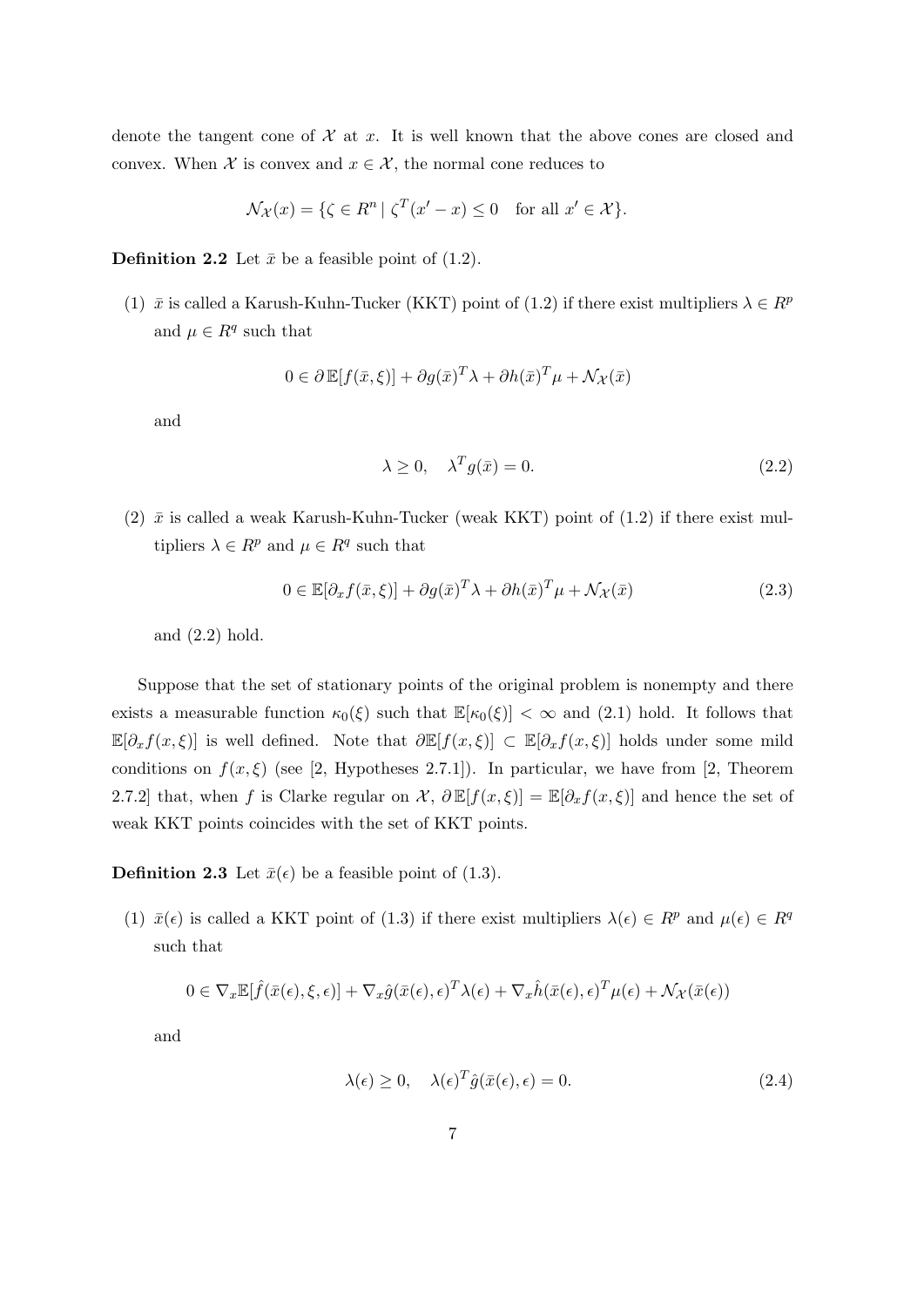(2)  $\bar{x}(\epsilon)$  is called a weak KKT point of (1.3) if there exist multipliers  $\lambda(\epsilon) \in R^p$  and  $\mu(\epsilon) \in R^q$  such that

$$
0 \in \mathbb{E}[\nabla_x \hat{f}(\bar{x}(\epsilon), \xi, \epsilon)] + \nabla_x \hat{g}(\bar{x}(\epsilon), \epsilon)^T \lambda(\epsilon) + \nabla_x \hat{h}(\bar{x}(\epsilon), \epsilon)^T \mu(\epsilon) + \mathcal{N}_{\mathcal{X}}(\bar{x}(\epsilon)) \tag{2.5}
$$

and (2.4) hold.

By [23, Proposition 2, Chapter 2], if  $\nabla_x \hat{f}(x,\xi,\epsilon)$  is of integrable boundedness with probability one, then  $\mathbb{E}[\nabla_x \hat{f}(x,\xi,\epsilon)] = \nabla_x \mathbb{E}[\hat{f}(x,\xi,\epsilon)]$  and hence the set of weak KKT points coincides with the set of KKT points for problem (1.3). In what follows, we suppose that the integrable boundedness condition holds for  $\nabla_x \hat{f}(x,\xi,\epsilon)$ .

We now turn our attention to constraint qualifications for problem  $(1.2)$ . As known to us, the MFCQ plays an important role in nonlinear programming theory. However, since problem (1.2) contains some non-smooth functions and an abstract constraint, it is necessary to describe new Mangasarian-Fromovitz type constraint qualifications for (1.2). Recall that Pappalardo [17] defines a generalized MFCQ (GMFCQ) for the non-smooth case without the abstract constraint.

**Definition 2.4** We say that the GMFCQ holds at  $\bar{x}$  if for any  $A \in \partial h(\bar{x})$ , the rows of A are linearly independent and there exists a vector  $\zeta \in \mathbb{R}^n$  such that

(i)  $\nu^T \zeta < 0$  for every  $\nu \in \partial g_i(\bar{x})$ , where  $i \in I(\bar{x}) := \{i \mid g_i(\bar{x}) = 0\}$ , or equivalently

$$
g_i^0(\bar{x}; \zeta) < 0, \quad \forall i \in I(\bar{x});\tag{2.6}
$$

(ii)  $\mathcal{A}\zeta = 0$ , for all  $\mathcal{A} \in \partial h(\bar{x})$ .

The GMFCQ can be extended to the case where the abstract constraint set *X* does not vanish.

**Definition 2.5** We say that the extended MFCQ (EMFCQ) holds at  $\bar{x}$  if, for any  $A \in \partial h(\bar{x})$ , the rows of *A* are linearly independent and there exists a vector  $\zeta \in int\mathcal{T}_{\mathcal{X}}(\bar{x})$  such that

- (i)  $\nu^T \zeta < 0$  for every  $\nu \in \partial g_i(\bar{x})$ , where  $i \in I(\bar{x})$ ;
- (ii)  $A\zeta = 0$ , for all  $A \in \partial h(\bar{x})$ .

The following constraint qualification will also be used later.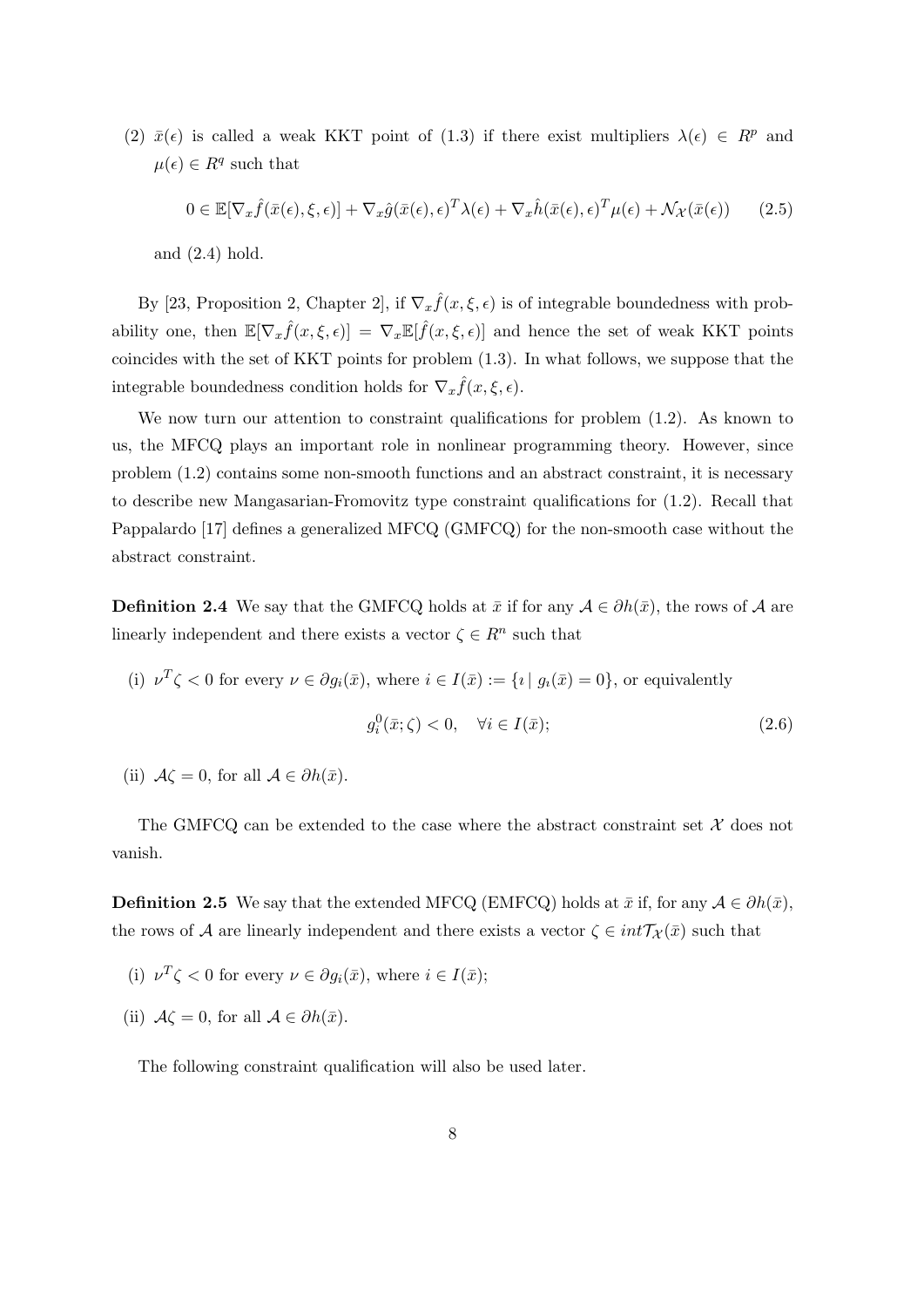**Definition 2.6** We say that the Journal constraint qualification (JCQ) holds at  $\bar{x}$  if, for any  $(\lambda, \mu) \in R_+^p \times R^q \setminus \{(0,0)\}$  satisfying  $\lambda^T g(\bar{x}) = 0$ , there holds

$$
0 \notin \partial g(\bar{x})^T \lambda + \partial h(\bar{x})^T \mu + \mathcal{N}_{\mathcal{X}}(\bar{x}).
$$

It is shown in [9] that the EMFCQ implies the JCQ and, when  $\mathcal{X} = R^n$ , the JCQ is equivalent to the GMFCQ.

#### **3 Convergence Analysis for Smoothing Approach**

In this section, we study the limiting behavior of the smoothed problem (1.3) as the smoothing parameter tends to zero.

#### **3.1 Stability analysis**

First of all, note that (1.6) can be regarded as a perturbed problem of (1.5). Our purpose is to study the continuity of the optimal value function  $\mathfrak{V}: R \to R$  defined by

$$
\mathfrak{V}(\epsilon) := \inf \{ \mathbb{E}[\hat{f}(x,\xi,\epsilon)] : x \in \mathfrak{F}(\epsilon) \},
$$

where

$$
\mathfrak{F}(\epsilon) := \{ x \in \mathcal{X} \mid 0 \in \hat{\varphi}(x,\epsilon) + \mathfrak{K} \}
$$
  
= 
$$
\{ x \in \mathcal{X} \mid \hat{g}_i(x,\epsilon) \leq 0, i = 1, \cdots, p; \hat{h}_j(x,\epsilon) = 0, j = 1, \cdots, q \}.
$$

We denote the corresponding optimal solution set mapping by

$$
\mathfrak{M}(\epsilon) := \{ x \in \mathfrak{F}(\epsilon) \mid \mathbb{E}[\hat{f}(x,\xi,\epsilon)] = \mathfrak{V}(\epsilon) \}.
$$

Since  $\mathcal X$  is closed, we have from [21, Example 5.8] that  $\mathfrak F$  is outer semi-continuous. In particular, we note that, by [21, Commentary of Chapter 5],  $\mathfrak{F}$  is upper semi-continuous if we consider in restriction to the compact case.

**Definition 3.1** Let  $\Gamma: R^n \to 2^{R^n}$  be a set valued mapping.  $\Gamma$  is said to be closed at  $\bar{\epsilon}$  if the conditions  $\epsilon_N \to \bar{\epsilon}$ ,  $x(\epsilon_N) \in \Gamma(\epsilon_N)$  and  $x(\epsilon_N) \to \bar{x}$  imply  $\bar{x} \in \Gamma(\bar{\epsilon})$ .  $\Gamma$  is said to be uniformly compact near  $\bar{\epsilon}$  if there is a neighbourhood  $N(\bar{\epsilon})$  of  $\bar{\epsilon}$  such that the closure of  $\bigcup_{\epsilon \in N(\bar{\epsilon})} \Gamma(\epsilon)$  is compact.

The following result is established by Hogan in [8].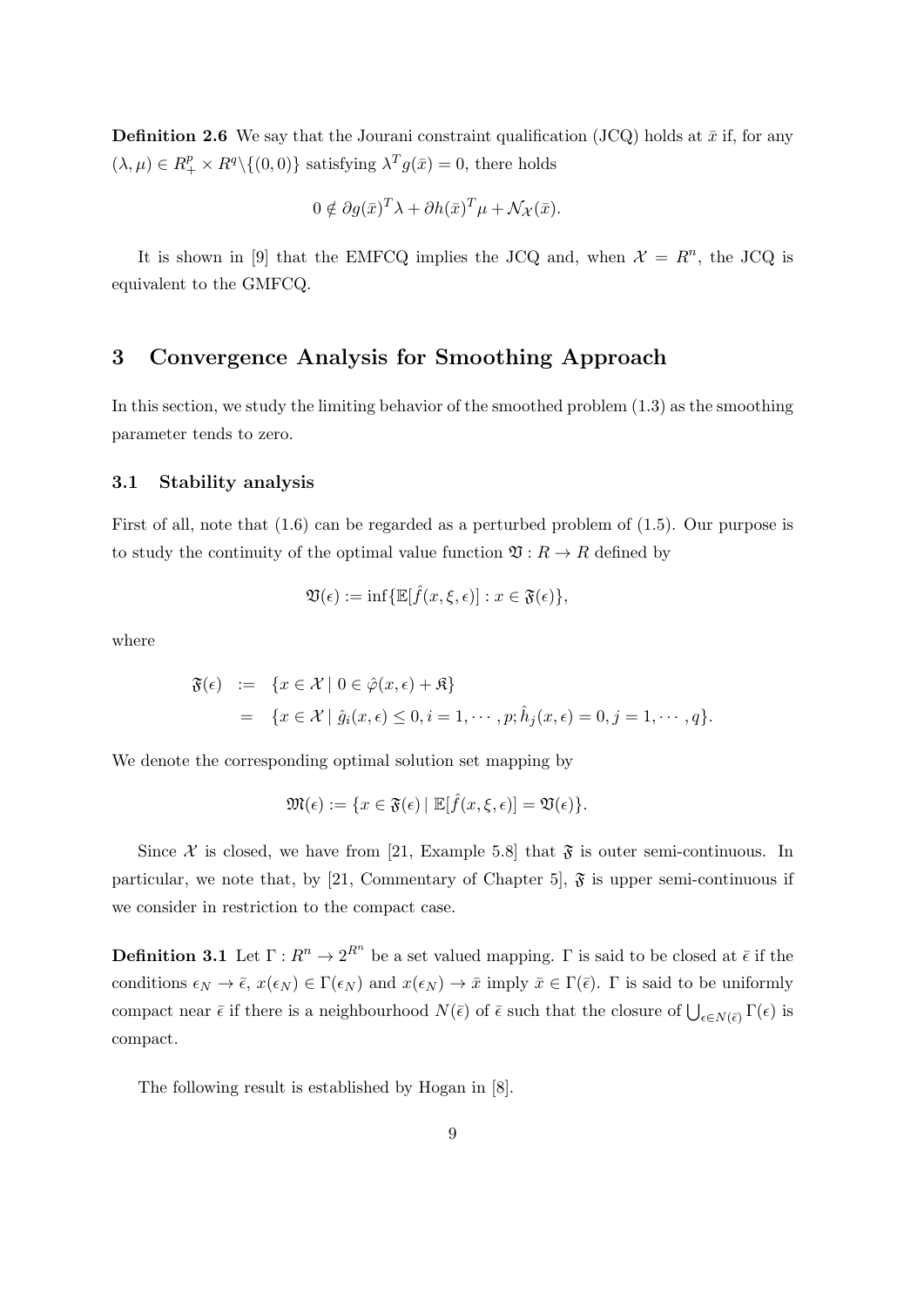**Lemma 3.1** *Let*  $\Gamma$  :  $R^n \to 2^{R^n}$  *be uniformly compact near*  $\bar{\epsilon}$ *. Then*  $\Gamma$  *is upper semicontinuous at*  $\bar{\epsilon}$  *if and only if*  $\Gamma$  *is closed.* 

Since  $\hat{f}(x,\xi,\epsilon)$  is locally Lipschitz continuous with respect to  $(x,\epsilon)$ , it is globally Lipschitz on  $C \times [0, \epsilon_0]$  for any compact subset C of X and positive number  $\epsilon_0 > 0$ . Therefore. there exists  $\tilde{\kappa}_{\mathcal{C}}(\xi) > 0$  such that

$$
\left\|\hat{f}(x',\xi,\epsilon')-\hat{f}(x'',\xi,\epsilon'')\right\|\leq \tilde{\kappa}_{\mathcal{C}}(\xi)\Big(\|x'-x''\|+\|\epsilon'-\epsilon''\|\Big) \tag{3.1}
$$

holds for any  $x', x'' \in \mathcal{C}, \epsilon', \epsilon'' \in [0, \epsilon_0]$ , and almost every  $\xi \in \Xi$ .

**Theorem 3.1** *Consider problem (1.6). Suppose that*

- (i) there exists a compact subset  $C \subset R^n$  such that  $\mathfrak{M}(\epsilon) \cap C \neq \emptyset$  for every  $\epsilon$  in a neighborhood *of* 0*;*
- (ii)  $\mathbb{E}[\tilde{\kappa}_c(\xi)] < \infty$ ;
- (iii) *there exists*  $x_0 \in \mathfrak{V}(0) \cap \mathcal{C}$  *such that the map*  $(x, \epsilon) \to \partial_x \hat{\varphi}(x, \epsilon)$  *is upper semi-continuous*  $at(x_0,0)$  *and*

$$
0 \in int{\varphi(x_0) + \mathcal{A}(\mathcal{T}_{\mathcal{X}}(x_0)) + \mathfrak{K}}, \qquad \forall \mathcal{A} \in \partial \varphi(x_0). \tag{3.2}
$$

*Then*  $\mathfrak{V}(\epsilon)$  *is continuous at*  $\epsilon = 0$ *.* 

**Proof.** Taking an intersection  $C \cap \mathcal{X}$  if necessary, we assume for simplicity that the compact set C locates inside  $\mathcal{X}$ . Since assumption (i) holds, in order to obtain the continuity of  $\mathfrak V$  at 0, it is sufficient to consider problem  $(1.6)$  in restriction to C instead of  $\mathcal{X}$ .

We first show that  $\mathfrak V$  is lower semi-continuous at  $\epsilon = 0$ . Suppose to the contrary that there exist  $\varepsilon_0 > 0$  and a sequence  $\epsilon_k \to 0$  such that

$$
\mathfrak{V}(\epsilon_k) \le \mathfrak{V}(0) - \varepsilon_0, \quad \forall k. \tag{3.3}
$$

By condition (i), we can choose

$$
x_k\in\mathfrak{M}(\epsilon_k)\cap\mathcal{C}
$$

for each  $k$  large sufficiently. Since  $\mathcal C$  is compact, it follows from Lemma 3.1 and the discussion above it that the map  $\mathfrak{F}(\cdot)$  is closed. We may suppose  $\{x_k\}$  converging to a point  $\bar{x} \in \mathfrak{F}(0) \cap \mathcal{C}$ . It follows from (3.3) that

$$
\mathbb{E}[\hat{f}(x_k,\xi,\epsilon_k)] = \mathfrak{V}(\epsilon_k) \le \mathfrak{V}(0) - \varepsilon_0.
$$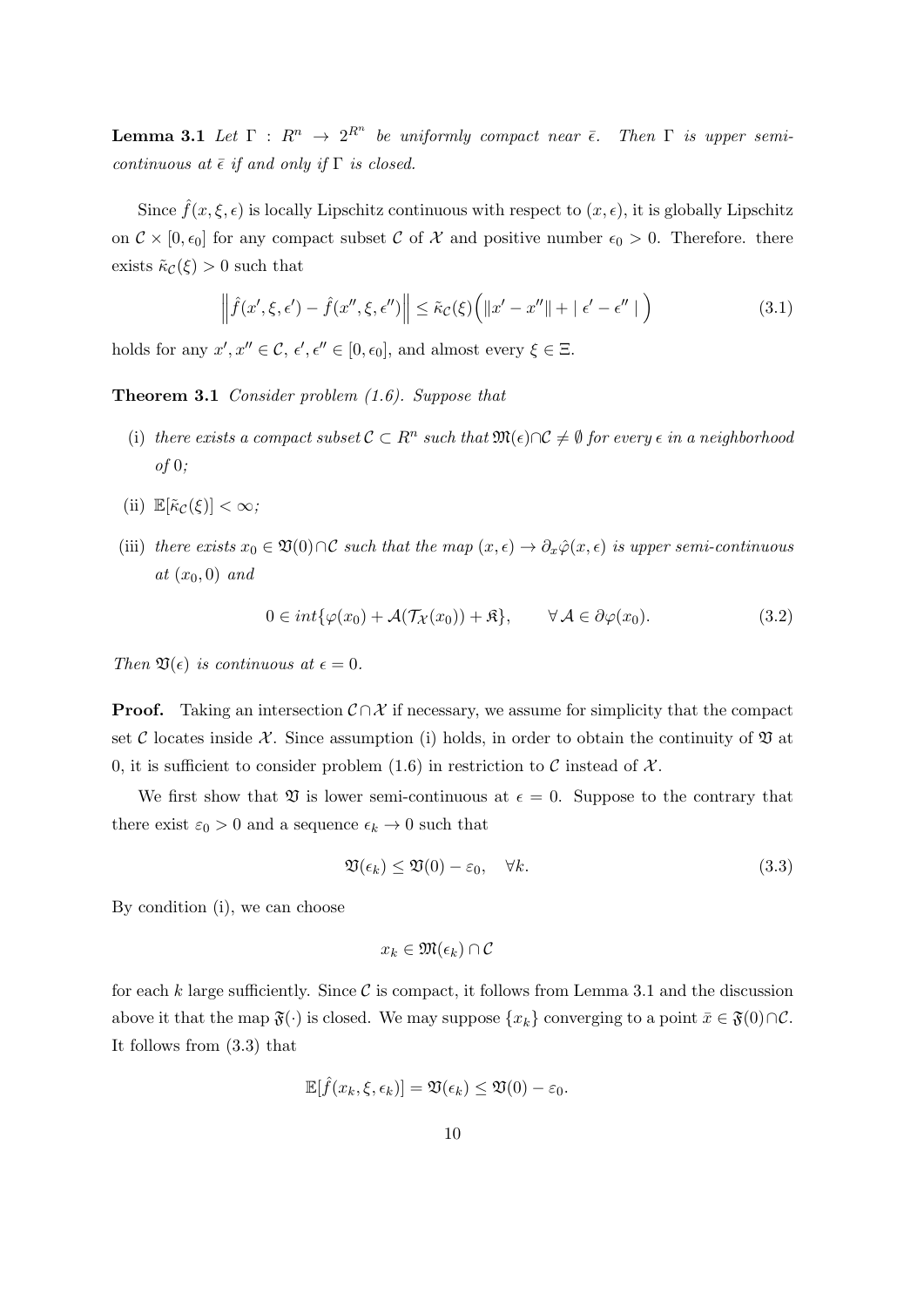Letting  $k \to \infty$ , we have from (3.1) and condition (ii) that

$$
\mathbb{E}[\hat{f}(\bar{x},\xi,0)] \leq \mathfrak{V}(0) - \varepsilon_0,
$$

which is a contradiction.

We next show that  $\mathfrak V$  is upper semi-continuous at 0. By the locally Lipschitz continuity of  $\hat{f}$  and assumption (ii), for arbitrary  $\varepsilon > 0$ , there exist neighborhoods  $\mathcal{N}_{\varepsilon}(x_0)$  of  $x_0$  and  $\mathcal{N}_{\varepsilon}(0)$  of 0 such that

$$
\left| \mathbb{E}[\hat{f}(x,\xi,\epsilon)] - \mathbb{E}[\hat{f}(x_0,\xi,0)] \right| \leq \mathbb{E}[\tilde{\kappa}_{\mathcal{C}}(\xi)] \Big( \|x - x_0\| + \|\epsilon - 0\| \Big) \leq \varepsilon \tag{3.4}
$$

holds for every  $(x, \epsilon) \in \mathcal{N}_{\epsilon}(x_0) \times \mathcal{N}_{\epsilon}(0)$ . By condition (iii), in a similar way to Theorem 3.1 of [34], we can find a neighborhood  $\mathcal{N}(0)$  of 0 such that  $\mathcal{N}(0) \subset \mathcal{N}_{\varepsilon}(0)$  and, for every  $\epsilon$  ∈  $\mathcal{N}(0)$ , there exists a vector  $x(\epsilon) \in \mathfrak{F}(\epsilon) \cap \mathcal{N}_{\epsilon}(x_0)$ . It follows from (3.4) that

$$
\mathfrak{V}(\epsilon) \leq \mathbb{E}[\hat{f}(x(\epsilon), \xi, \epsilon)] \leq \mathbb{E}[\hat{f}(x_0, \xi, 0)] + \varepsilon, \qquad \forall \epsilon \in \mathcal{N}(0).
$$

In consequence, we have

$$
\limsup_{\epsilon \to 0} \mathfrak{V}(\epsilon) \le \mathbb{E}[\hat{f}(x_0, \xi, 0)] + \varepsilon = \mathfrak{V}(0) + \varepsilon.
$$

This completes the proof.

We further have the following result from Theorem 3.1 immediately.

**Corollary 3.1** *Let x ∗ be an optimal solution of (1.5). Suppose that*

- (i) there exists a compact subset  $C \subset R^n$  such that  $\mathfrak{M}(\epsilon_N) \cap C \neq \emptyset$  for every N large enough;
- (ii)  $\mathbb{E}[\tilde{\kappa}_{\mathcal{C}}(\xi)] < \infty$ ;
- (iii)  $x^* \in \mathcal{C}$ ,  $\hat{\varphi}(x, \epsilon)$  *satisfies the gradient consistency at*  $(x^*, 0)$ *, and*

$$
0 \in int{\varphi(x^*)} + \mathcal{A}(\mathcal{T}_{\mathcal{X}}(x^*)) + \mathfrak{K}, \qquad \forall \mathcal{A} \in \partial \varphi(x^*).
$$
 (3.5)

*Then, with the increase of the sample size*  $N, x(\epsilon_N) \in \mathfrak{M}(\epsilon_N) \cap C$  yields a 'good' approximate *optimal value*  $\mathfrak{V}(\epsilon_N)$  *of the true problem (1.5).* 

As mentioned in Section 2, the gradient consistency assumption is used to ensure the upper semi-continuity of  $\partial_x \hat{\varphi}$  so as to apply Theorem 3.1 of [34].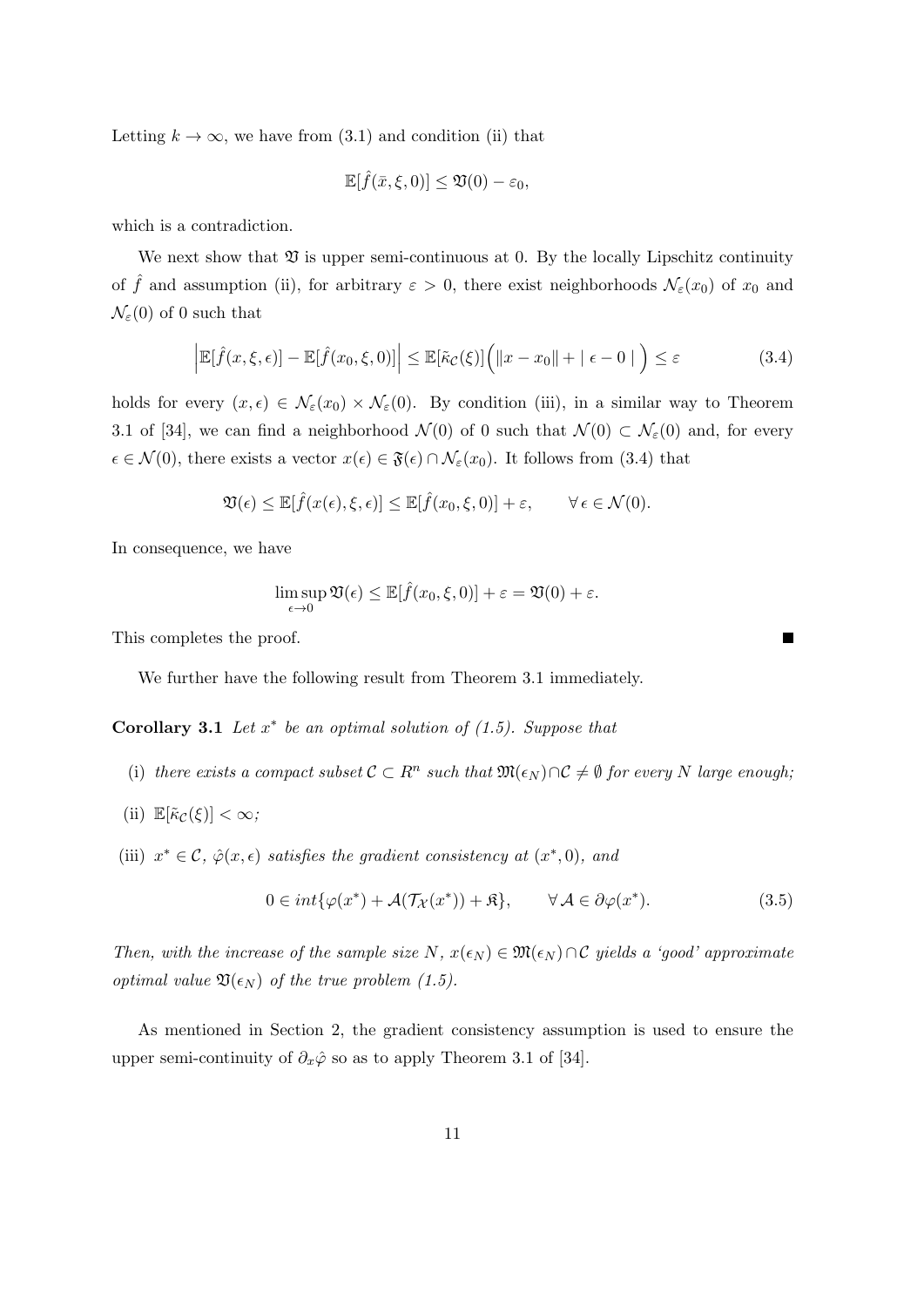The regularity assumption (3.5), which was first proposed in [34], can be regarded as an extension of the Robinson constraint qualification into non-convex and non-smooth circumstances. Yen [34] also proved that, in the case that we are considering, it happens to be equivalent to the JCQ, which is introduced in Section 2 and will be used for convergence analysis of stationary points in the forthcoming parts. Moreover, [34, Lemma 2.1] restates condition (3.5) in the following dual equivalent form: There exists a constant  $\varsigma > 0$  such that

$$
\|\mathcal{A}^* v^* + u^*\| \ge \varsigma,\tag{3.6}
$$

holds for any  $A \in \partial \varphi(x^*)$ ,  $v^* \in B \cap [(\varphi(x^*) + \mathfrak{K})^-]$ , and  $u^* \in \mathcal{N}_{\mathcal{X}}(x^*)$ , where B denotes the unit ball in  $R<sup>n</sup>$ . (3.6) is more suitable for some proofs such as in Theorem 3.1 of [34], which plays an extraordinary role in our stability analysis above. As a matter of fact, it is easy to see the implication that the JCQ holds by (3.6).

Assumption (i) in Theorem 3.1 or Corollary 3.1 implies a property called tameness by Rockafellar in [20]. In particular, [34, Theorem 4.3] provides a sufficient condition of Assumption (i) as follows.

**Proposition 3.1** *Let x ∗ be an optimal solution of (1.5). Suppose that*

- (i) there exists a neighbourhood  $N(x^*) \subset \mathfrak{F}(0)$  of  $x^*$  such that  $\mathbb{E}[\tilde{\kappa}_{N(x^*)}(\xi)] < \infty$ ;
- (ii)  $\hat{\varphi}(x,\epsilon)$  *satisfies the gradient consistency at*  $(x^*,0)$  *and condition (3.5) holds.*

*If*

$$
\liminf_{\|x\| \to \infty, \epsilon \to 0} \mathbb{E}[\hat{f}(x,\xi,\epsilon)] > \mathbb{E}[f(x^*,\xi)],
$$

*then there exists a compact subset*  $C \subset R^n$  *such that*  $\mathfrak{M}(\epsilon_N) \cap C \neq \emptyset$  *for every*  $N$  *large enough.* 

On the other hand, it is worth noting that, although the optimal value could be approached from Corollary 3.1,  $x(\epsilon_N)$  may not be regarded as a 'good' approximate solution because of its potential infeasibility.

#### **3.2 Convergence of weak KKT points**

Denote by *S* and  $S(\epsilon)$  the sets of weak KKT stationary points of problems (1.2) and (1.3) respectively.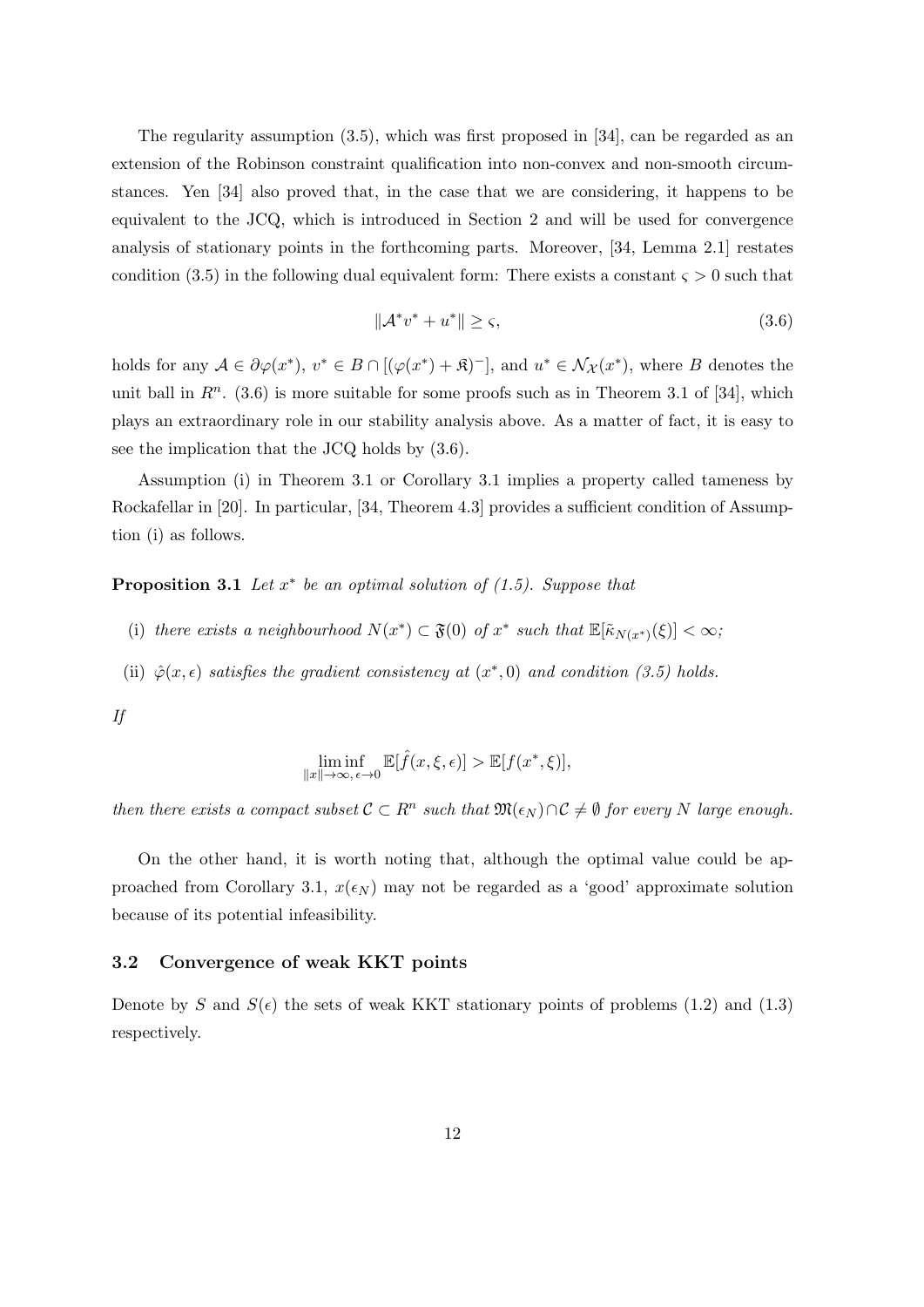**Lemma 3.2** *Suppose that there exists an integrable function κ*(*ξ*) *such that the Lipschitz module of*  $\hat{f}(x,\xi,\epsilon)$  *with respect to x is bounded by*  $\kappa(\xi)$ *. Suppose that*  $\lim_{\epsilon \to 0} x(\epsilon) \to x$  *and*  $\hat{f}$  *satisfies the gradient consistency at*  $(x, \xi, 0)$ *, that is,* 

$$
\pi_x \partial_{(x,\epsilon)} \hat{f}(x,\xi,0) \subset \partial_x f(x,\xi),
$$

*for almost every ξ. Then we have*

$$
\limsup_{\epsilon \to 0} \left\{ \mathbb{E}[\nabla_x \hat{f}(x(\epsilon), \xi, \epsilon)] \right\} = \mathbb{E} \Big[ \limsup_{\epsilon \to 0} \left\{ \nabla_x \hat{f}(x(\epsilon), \xi, \epsilon) \right\} \Big] \subset \mathbb{E}[\partial_x f(x, \xi)].
$$

See the proof of Theorem 3.1 in [29] for a proof of the lemma.

**Theorem 3.2** Let the assumptions of Lemma 3.2 hold. Suppose that  $S(\epsilon)$  is nonempty. Let  $\bar{x}(\epsilon) \in S(\epsilon)$  *and*  $\bar{x}$  *be a limit point of*  $\bar{x}(\epsilon)$ *. If the JCQ holds at*  $\bar{x}$  *and both*  $\hat{q}$  *and*  $\hat{h}$  *satisfy the gradient consistency at*  $(\bar{x}, 0)$ *, then*  $\bar{x} \in S$ *.* 

**Proof.** First of all, it follows from the closeness of  $\mathcal{X}$  and the definition of the smooth approximation that  $\bar{x}$  is feasible to problem (1.2). Since the Lipschitz modulus of  $\hat{f}(x,\xi,\epsilon)$ with respect to *x* is bounded by the integrable function  $\kappa(\xi)$ ,  $S(\epsilon)$  coincides with the set of KKT points of the smoothed problem (1.3). Without loss of generality, we assume that lim<sub> $\epsilon \to 0$ </sub>  $\bar{x}(\epsilon) = \bar{x}$ . Let  $(\lambda(\epsilon), \mu(\epsilon)) \in R^{p+q}$  be the corresponding multiplier vectors in (2.5).

(i) We first show that the set of sequence  $\{(\lambda(\epsilon), \mu(\epsilon))\}$  is bounded for all  $\epsilon$  in a neighborhood of  $\epsilon = 0$ . To this end, we set

$$
\tau(\epsilon) := || (\lambda(\epsilon), \mu(\epsilon)). || \tag{3.7}
$$

Suppose by contradiction that  $\{(\lambda(\epsilon), \mu(\epsilon))\}$  is not bounded, which means that there exists a sequence  $\left\{ (\lambda(\epsilon_k), \mu(\epsilon_k)) \right\}$  such that  $\lim_{k\to\infty} \tau(\epsilon_k) = +\infty$ . We may further assume that the limits  $\bar{\lambda} := \lim_{k \to \infty} \frac{\lambda(\epsilon_k)}{\tau(\epsilon_k)}$  $\frac{\lambda(\epsilon_k)}{\tau(\epsilon_k)}$  and  $\bar{\mu} := \lim_{k \to \infty} \frac{\mu(\epsilon_k)}{\tau(\epsilon_k)}$  $\frac{\mu(\epsilon_k)}{\tau(\epsilon_k)}$  exist. Obviously, we have

$$
\bar{\lambda} \ge 0, \quad \bar{\lambda}^T g(\bar{x}) = 0, \quad || (\bar{\lambda}, \bar{\mu}) || = 1.
$$
\n(3.8)

Replacing the smoothing parameter  $\epsilon$  in (2.5) by  $\epsilon_k$  and dividing by  $\tau(\epsilon_k)$ , we have

$$
0 \in \frac{1}{\tau(\epsilon_k)} \mathbb{E} [\nabla_x \hat{f}(\bar{x}(\epsilon_k), \xi, \epsilon_k)] + \nabla_x \hat{g}(\bar{x}(\epsilon_k), \epsilon_k)^T \frac{\lambda(\epsilon_k)}{\tau(\epsilon_k)} + \nabla_x \hat{h}(\bar{x}(\epsilon_k), \epsilon_k)^T \frac{\mu(\epsilon_k)}{\tau(\epsilon_k)} + \mathcal{N}_{\mathcal{X}}(\bar{x}(\epsilon_k)).
$$
\n(3.9)

Consider the right hand side of the above generalized equation.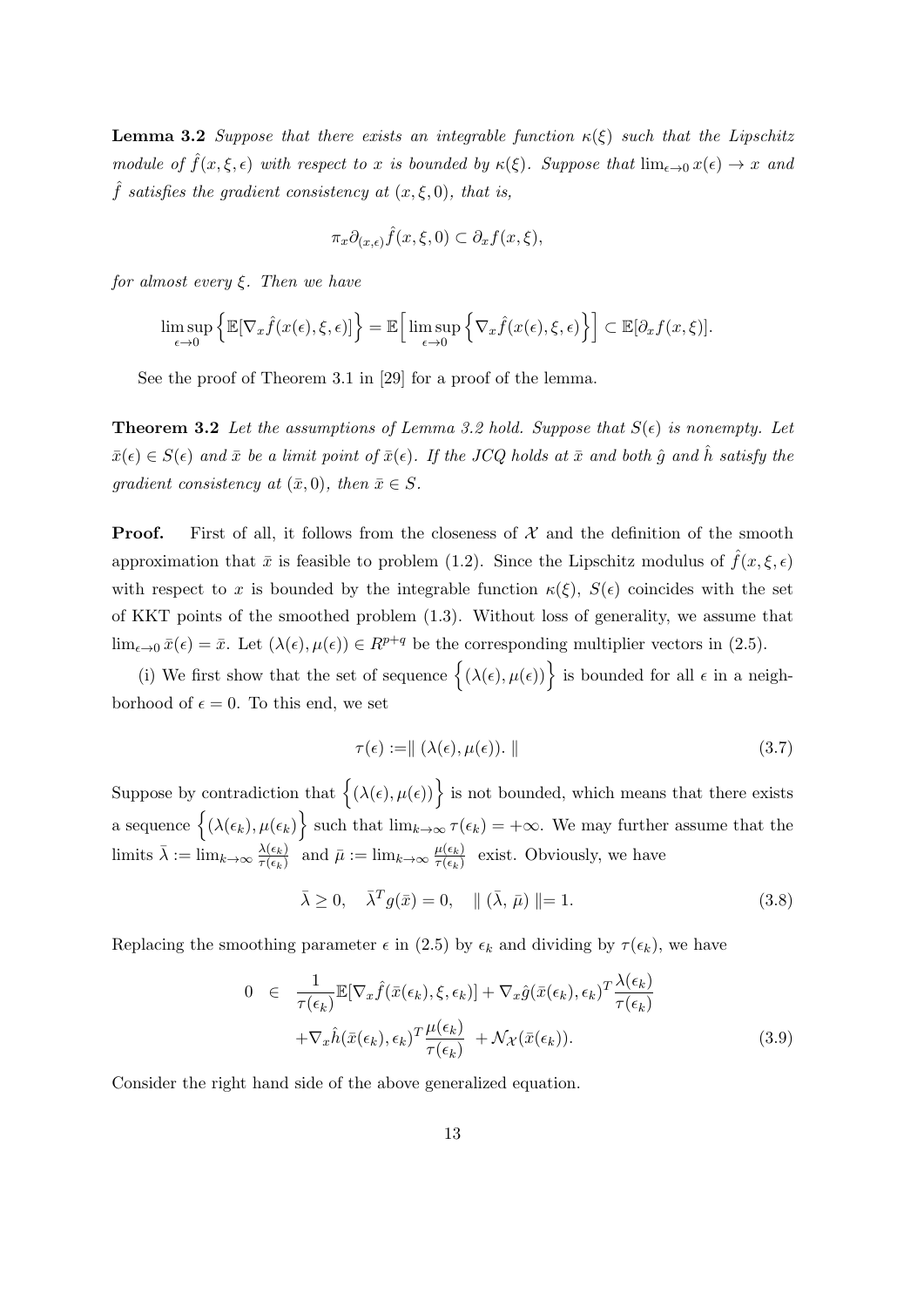- Since  $\lim_{k\to\infty} \mathbb{E}[\nabla_x \hat{f}(\bar{x}(\epsilon_k), \xi, \epsilon_k)] \subset \mathbb{E}[\partial_x f(\bar{x}, \xi)]$  by Lemma 3.2 and  $\partial_x f(\tilde{x}, \xi)$  is well defined by Lemma 2.1, the first term tends to 0 as  $k \to \infty$ .
- By the gradient consistency assumption, both  $\partial_x \hat{g}(x, \epsilon)$  and  $\partial_x \hat{h}(x, \epsilon)$  are upper semicontinuous, from which we have that, when  $\epsilon_k$  is sufficiently small,

$$
\nabla_x \hat{g}(x(\epsilon_k), \epsilon_k) \subset \partial g(\bar{x}) + \epsilon_k B, \quad \nabla_x \hat{h}(x(\epsilon_k), \epsilon_k) \subset \partial h(\bar{x}) + \epsilon_k B.
$$

• Noting that the normal cone is upper semi-continuous, we have  $\mathcal{N}_{\mathcal{X}}(\bar{x}(\epsilon_k)) \subset \mathcal{N}_{\mathcal{X}}(\bar{x})$  +  $\epsilon_k B$  for every  $\epsilon_k$  small sufficiently.

Letting  $k \to \infty$  in (3.9), we obtain

$$
0 \in \partial g(\bar{x})^T \bar{\lambda} + \partial h(\bar{x})^T \bar{\mu} + \mathcal{N}_{\mathcal{X}}(\bar{x}),
$$

which together with  $(3.8)$  contradicts the JCQ assumption.

(ii) Since  $\{(\lambda(\epsilon), \mu(\epsilon))\}$  is bounded, we may assume that  $\lambda := \lim_{\epsilon \to 0} \lambda(\epsilon)$  and  $\mu :=$ lim<sub> $\epsilon \to 0$ </sub>  $\mu(\epsilon)$  exist. Taking a limit in (2.5) and (2.4), we get (2.3) and (2.2) immediately. As a result,  $\bar{x}$  is a weak KKT point of problem (1.2), namely,  $\bar{x} \in S$ .

It is easy to see that the gradient consistency assumption in Theorem 3.2 is a little weaker than Theorem 3.1 in [29].

## **4 Convergence Analysis for Smoothing SAA Approach**

In this section, we focus on the smoothing SAA approach to solve problem (1.2).

#### **4.1 Convergence of KKT points**

We first study the convergence of KKT points of the smoothed SAA problem (1.4). We will adopt the standard definition of stationarity for problem (1.4), that is, a feasible point  $\bar{x}_N(\epsilon)$ of problem (1.4) is a KKT point if and only if there exist multipliers  $\lambda^N(\epsilon)$  and  $\mu^N(\epsilon)$  such that

$$
0 \in \frac{1}{N} \sum_{i=1}^{N} \nabla_x \hat{f}(\bar{x}_N(\epsilon), \xi^i, \epsilon) + \nabla_x \hat{g}(\bar{x}_N(\epsilon), \epsilon)^T \lambda^N(\epsilon) + \nabla_x \hat{h}(\bar{x}_N(\epsilon), \epsilon)^T \mu^N(\epsilon) + \mathcal{N}_{\mathcal{X}}(\bar{x}_N(\epsilon)), \lambda^N(\epsilon) \ge 0, \quad \lambda^N(\epsilon)^T \hat{g}(\bar{x}_N(\epsilon), \epsilon) = 0.
$$
\n(4.1)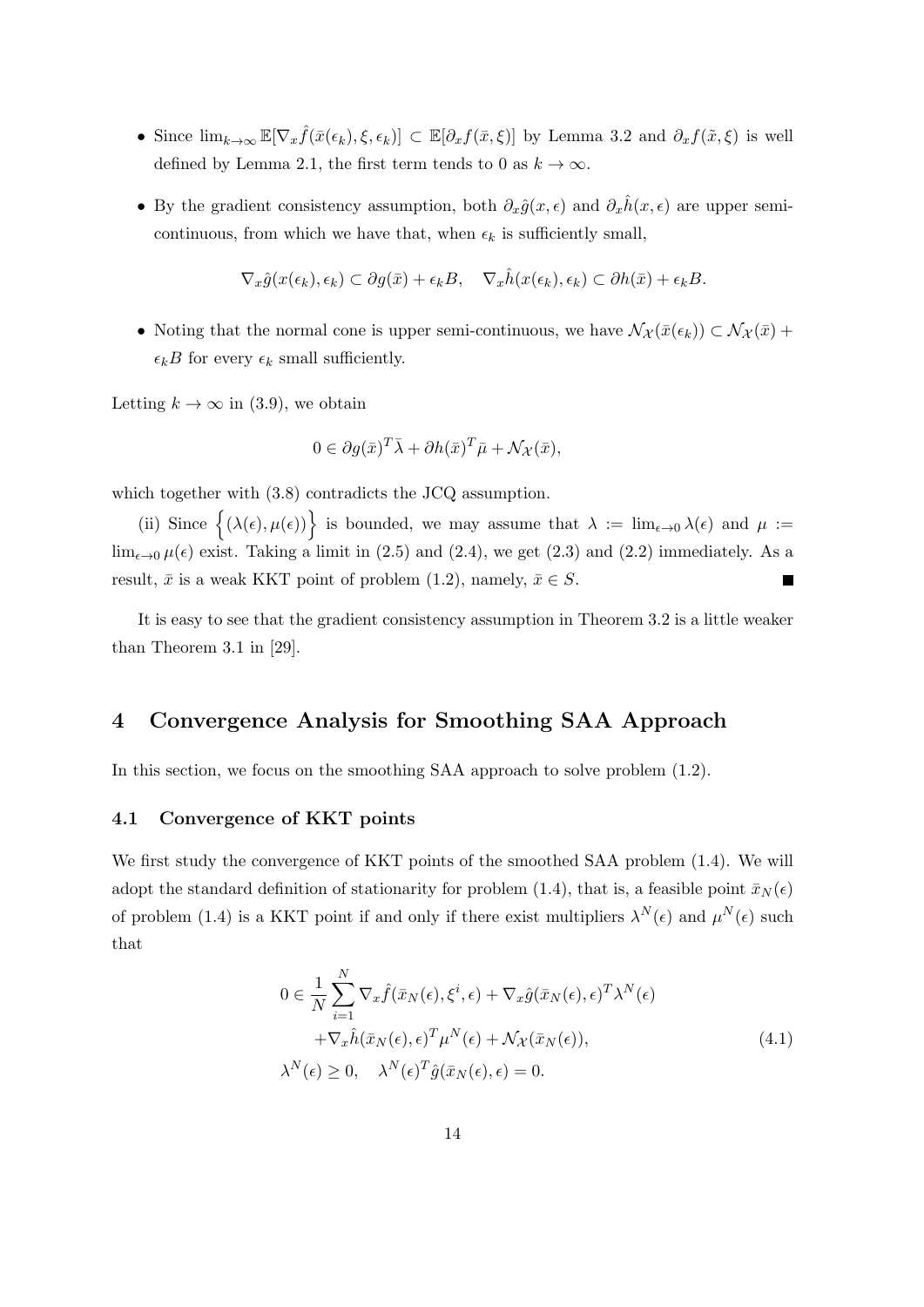We assume that, for almost every  $\omega \in \Omega$ , there exists  $N(\omega) > 0$  such that, for all  $N > N(\omega)$ , (4.1) has a solution (see [26] for details).

There are two ways to set  $\epsilon$  in (1.4), which will lead different convergence results: One is to fix  $\epsilon$ ; the other is to let  $\epsilon$  vary as *N* increases, that is, let  $\epsilon_N \to 0$  as  $N \to \infty$ . In the following, we discuss the convergence for both cases. In analogy to [29], we make the following assumption.

**Assumption 4.1** There exists a small positive constant  $\epsilon_0 > 0$  and a measurable function *κ*(*ξ*) such that

$$
\sup_{x \in \mathcal{C}, \epsilon \in [0, \epsilon_0]} \|\partial_x \hat{f}(x, \xi, \epsilon)\| \le \kappa(\xi)
$$

holds for almost every  $\xi \in \Xi$ , where  $\mathbb{E}[\kappa(\xi)] < \infty$  and C is a compact subset of X.

The condition in the above assumption is equivalent to

$$
\sup_{x \in \mathcal{C}, \epsilon \in (0, \epsilon_0]} \|\nabla_x \hat{f}(x, \xi, \epsilon)\| \le \kappa(\xi)
$$
\n(4.2)

and

$$
\sup_{x \in \mathcal{C}} \|\partial_x f(x, \xi)\| \le \kappa(\xi). \tag{4.3}
$$

 $(4.2)$  is not difficult to ensure. Here we make some remarks on  $(4.3)$ . Recall that  $f(x,\xi)$  is a locally Lipschitz continuous function in both *x* and *ξ*. Suppose that there exists a measurable function  $\kappa_0(\xi)$  such that  $\mathbb{E}[\kappa_0(\xi)] < \infty$  and (2.1) holds, which implies the well definedness of  $\mathbb{E}[\partial_x f(x,\xi)]$ , and  $\hat{f}$  satisfies the gradient consistency at  $(x,\xi,0)$  for all  $x \in \mathcal{C}$  and  $\xi \in \Xi$ . Then we have (4.3). In fact, to see this, since the gradient consistency guarantees upper semi-continuity of  $\partial_x \hat{f}$ , we can choose a finite *v*-net, say  $\{x_v^1, ..., x_v^M\}$ , in *C* such that, for every  $x \in \mathcal{C}$ , there exists a point  $x_v^i$ ,  $i \in \{1, ..., M\}$ , such that  $||x - x_v^i|| \leq v$ , and hence we have  $\partial_x f(x,\xi) \subset \partial_x f(x_v^i, \xi) + B$ .

Consider the case where  $\epsilon > 0$  is fixed. It follows that all constraints of problem (1.4) are continuously differentiable. Denote by  $J := \{1, 2, \dots, q\}.$ 

**Definition 4.1** We say that the MFCQ holds at  $\bar{x}(\epsilon)$  if  ${\nabla_x \hat{h}_j(\bar{x}(\epsilon), \epsilon)}_{j \in J}$  are linearly independent and there exists  $\zeta \in int\mathcal{T}_{\mathcal{X}}(\bar{x}(\epsilon))$  such that

- $\zeta^T \nabla_x \hat{h}_j(\bar{x}(\epsilon), \epsilon) = 0$  for  $j \in J$ ;
- $\zeta^T \nabla_x \hat{g}_i(\bar{x}(\epsilon), \epsilon) < 0$  for  $i \in I(\bar{x}(\epsilon)).$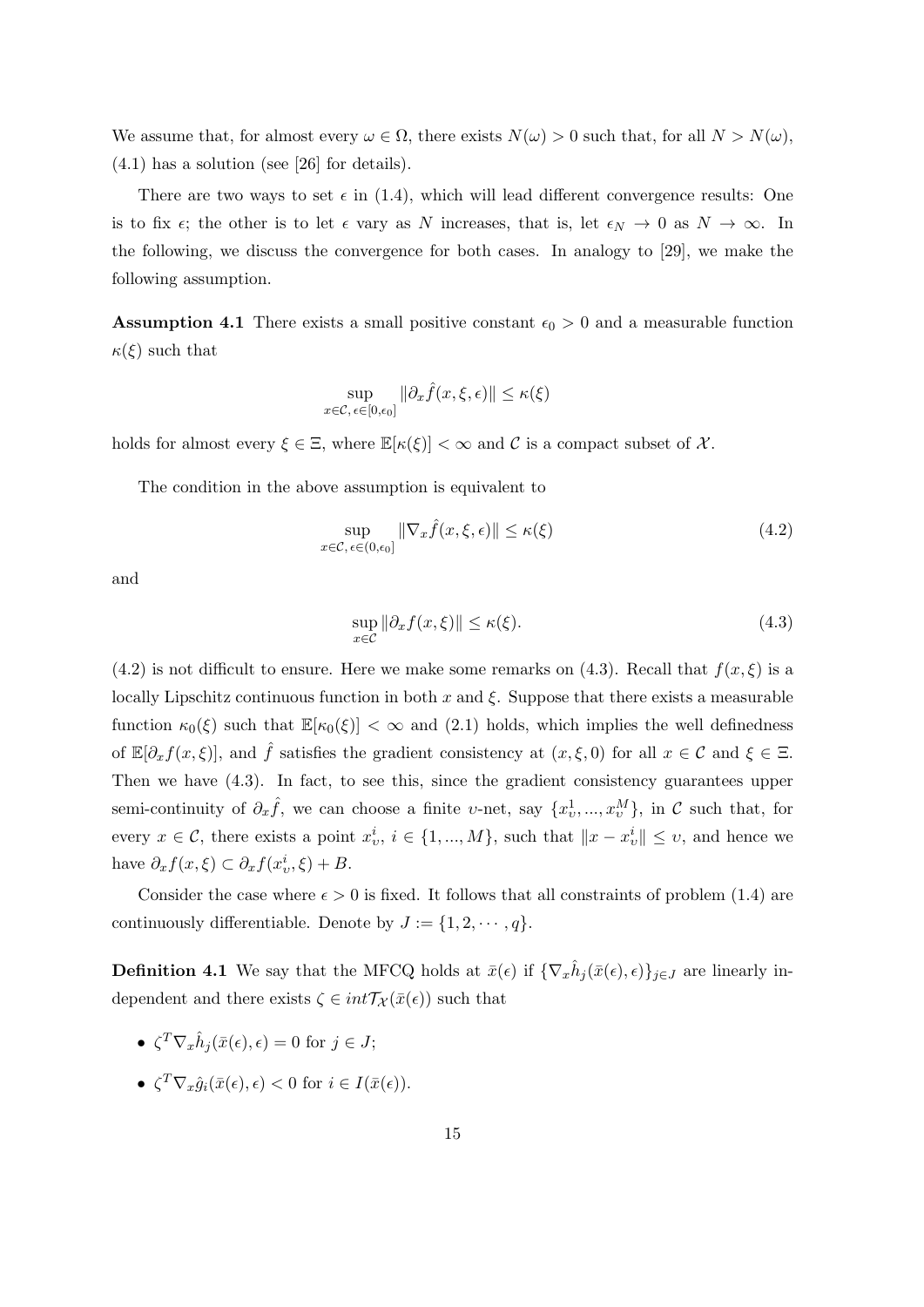**Lemma 4.1** (Proposition 7 of [26]) Let C be a nonempty compact subset of  $R^n$ . Suppose that

- (i) *the function*  $\Psi(\cdot,\xi)$  *is continuous on*  $\mathcal{C}$  *for almost every*  $\xi \in \Xi$ ;
- (ii)  $\Psi(x,\xi)$  *is dominated by an integrable function over*  $\mathcal{C}$ *;*
- (iii) *the sample is iid.*

*Then the expected value function*  $\psi(x) := \mathbb{E}[\Psi(x,\xi)]$  *is finite valued and continuous on*  $\mathcal{C}$ *, and*  $\hat{\psi}_N(x) := \frac{1}{N} \sum_{i=1}^N \Psi(x, \xi^i)$  converges to  $\psi(x)$  uniformly on  $\mathcal C$  with probability one  $(w.p.1)$ .

**Theorem 4.1** *Let*  $\epsilon \neq 0$  *be fixed and*  $\{\bar{x}_N(\epsilon)\}\$  *be a sequence of KKT points of problems*  $(1.4)$ . Let  $\bar{x}(\epsilon)$  be an accumulation point of the sequence as N tends to infinity. Suppose *that the MFCQ holds at*  $\bar{x}(\epsilon)$ *. If there exists a compact set*  $\mathcal{C} \subset R^n$  such that it contains a *neighborhood of*  $\bar{x}(\epsilon)$  *and Assumption 4.1 holds on*  $\mathcal{C}$ *, then*  $\bar{x}(\epsilon) \in S(\epsilon)$  *with probability one.* 

**Proof.** Without lose of generality, we assume that  $\bar{x}_N(\epsilon)$  tends to  $\bar{x}(\epsilon)$  as  $N \to \infty$ . It is easy to see that  $\bar{x}(\epsilon)$  is feasible to problem (1.3). Moreover, since uniform convergence is equivalent to continuous convergence on a compact set [21, Theorem 5.43], we have

$$
\lim_{N \to \infty} \left\| \frac{1}{N} \sum_{i=1}^{N} \nabla_x \hat{f}(\bar{x}_N(\epsilon), \xi^i, \epsilon) - \mathbb{E} \Big[ \nabla_x \hat{f}(\bar{x}(\epsilon), \xi, \epsilon) \Big] \right\| = 0, \quad w.p.1.
$$
\n(4.4)

(i) We first show that the set of Lagrange multipliers  $\{(\lambda^N(\epsilon), \mu^N(\epsilon))\}$  is bounded. To this end, we set

$$
\tau^{N}(\epsilon) := \sum_{i=1}^{p} \lambda_i^{N}(\epsilon) + \sum_{j=1}^{q} |\mu_j^{N}(\epsilon)|.
$$
\n(4.5)

Suppose by contradiction that  $\{(\lambda^N(\epsilon), \mu^N(\epsilon))\}$  is unbounded. As a result, there exists a subsequence satisfying  $\lim_{k\to\infty} \tau^{N_k}(\epsilon) = +\infty$ . We may further assume that the limits  $\bar{\lambda}_i(\epsilon) := \lim_{k \to \infty} \frac{\lambda_i^{N_k}(\epsilon)}{\tau_i^{N_k}(\epsilon)}$  $\frac{\lambda_i^{N_k}(\epsilon)}{\tau_i^{N_k}(\epsilon)}$   $(i = 1, 2, \cdots, p)$  and  $\bar{\mu}_j(\epsilon) := \lim_{k \to \infty} \frac{\mu_j^{N_k}(\epsilon)}{\tau_j^{N_k}(\epsilon)}$  $\frac{\mu_j}{\tau_j^{N_k}(\epsilon)}$   $(j = 1, 2, \cdots, q)$  exist. Obviously, we have

$$
\sum_{i=1}^{p} \bar{\lambda}_{i}(\epsilon) + \sum_{j=1}^{q} | \bar{\mu}_{j}(\epsilon) | = 1.
$$
 (4.6)

Dividing (4.1) by  $\tau^{N_k}(\epsilon)$ , we have

$$
0 \in \frac{1}{N_k \tau^{N_k}(\epsilon)} \sum_{i=1}^{N_k} \nabla_x \hat{f}(\bar{x}_{N_k}(\epsilon), \xi^i, \epsilon) + \sum_{i=1}^p \frac{\lambda_i^{N_k}(\epsilon)}{\tau^{N_k}(\epsilon)} \nabla_x \hat{g}_i(\bar{x}_{N_k}(\epsilon), \epsilon) + \sum_{j=1}^q \frac{\mu_j^{N_k}(\epsilon)}{\tau^{N_k}(\epsilon)} \nabla_x \hat{h}_j(\bar{x}_{N_k}(\epsilon), \epsilon) + \mathcal{N}_{\mathcal{X}}(\bar{x}_{N_k}(\epsilon)).
$$
\n(4.7)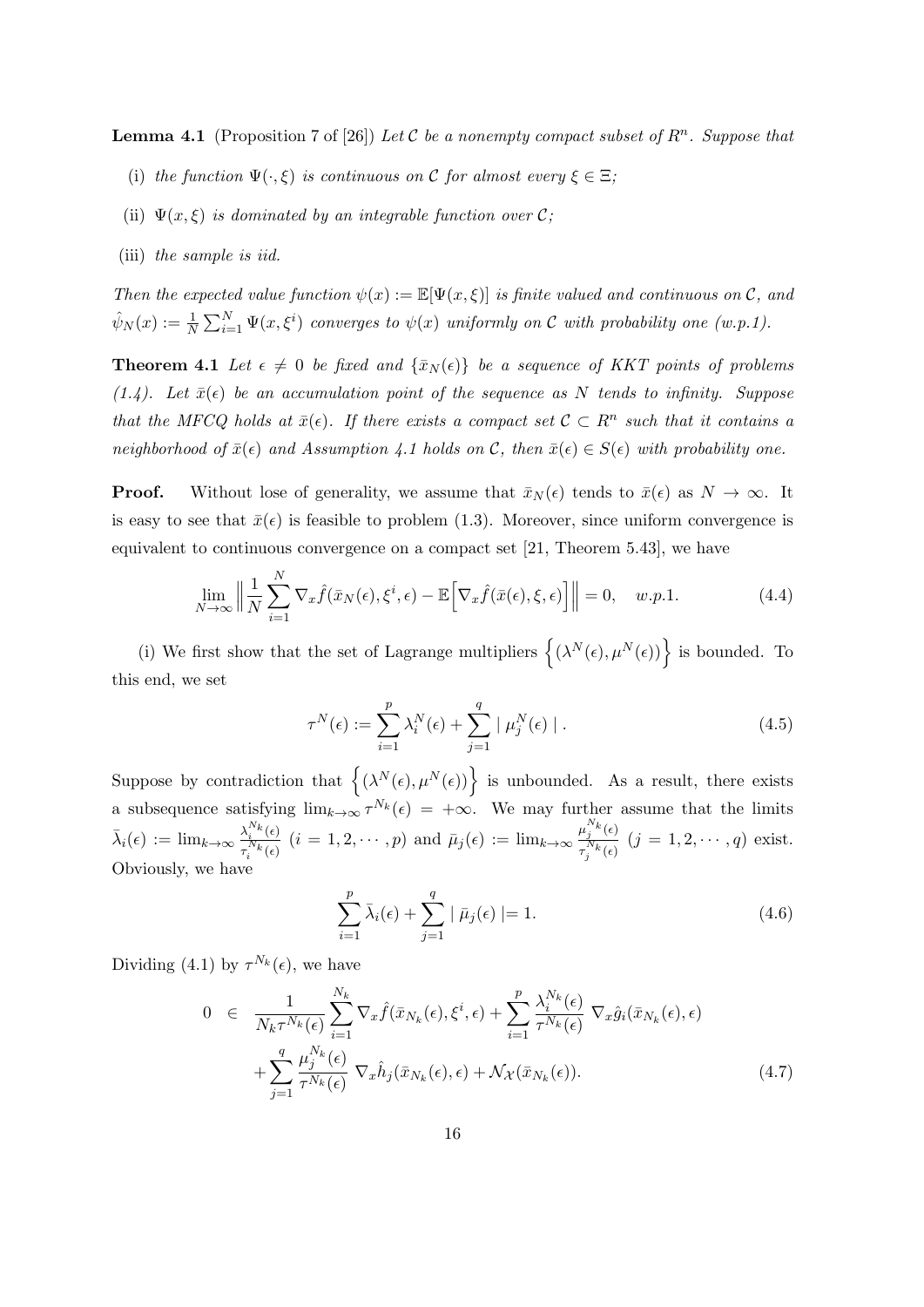By the MFCQ assumption,  ${\lbrace \nabla_x \hat{h}_j(\bar{x}(\epsilon), \epsilon) \rbrace_{j \in J}}$  are linearly independent. Let  $J_0 := \lbrace j \in$  $J | \bar{\mu}(\epsilon)_j > 0$ . Then, by Gordan's Theorem, there exists  $\rho_0 \in R^n$  such that

$$
\rho_0^T \nabla_x \hat{h}_j(\bar{x}(\epsilon), \epsilon) \begin{cases} < 0, \quad j \in J_0, \\ > 0, \quad j \notin J_0. \end{cases} \tag{4.8}
$$

Let  $\zeta \in int\mathcal{T}_{\mathcal{X}}(\bar{x}(\epsilon))$  be the vector satisfying Assumption 4.1. Choose  $\beta_0 > 0$  and  $\alpha_0 \in (0,1)$ such that

$$
(1 - \alpha_0)\zeta^T \nabla_x \hat{g}_i(\bar{x}(\epsilon), \epsilon) + \alpha_0 \rho_0^T \nabla_x \hat{g}_i(\bar{x}(\epsilon), \epsilon) \leq -\beta_0 < 0, \quad \forall i \in I(\bar{x}(\epsilon)),
$$

and

$$
\bar{\rho}_0 := (1 - \alpha_0)\zeta + \alpha_0\rho_0 \in \mathcal{T}_{\mathcal{X}}(\bar{x}(\epsilon)).
$$

Let

$$
\vartheta_0 := \min_{j \in J} | \rho_0^T \nabla_x \hat{h}_j(\bar{x}(\epsilon), \epsilon) |, \quad \gamma_0 := \min(\beta_0, \alpha_0 \vartheta_0) > 0.
$$

We have

$$
\bar{\rho}_0^T \nabla_x \hat{g}_i(\bar{x}(\epsilon), \epsilon) \le -\beta_0 \le -\gamma_0 < 0, \quad i \in I(\bar{x}(\epsilon))
$$

and

$$
\bar{\rho}_0^T \nabla_x \hat{h}_j(\bar{x}(\epsilon), \epsilon) = \alpha_0 \rho_0^T \nabla_x \hat{h}_j(\bar{x}(\epsilon), \epsilon) \left\{ \begin{array}{l} \leq -\alpha_0 \vartheta_0 \leq -\gamma_0, & j \in J_0, \\ \geq \alpha_0 \vartheta_0 \geq \gamma_0, & j \notin J_0. \end{array} \right.
$$

Return now to  $(4.7)$ . As shown in  $(4.4)$ , there holds

$$
\lim_{k \to \infty} \frac{1}{N_k} \sum_{i=1}^{N_k} \nabla_x \hat{f}(\bar{x}_{N_k}(\epsilon), \xi^i, \epsilon) = \mathbb{E} \Big[ \nabla_x \hat{f}(\bar{x}(\epsilon), \xi, \epsilon) \Big] \quad w.p.1.
$$

Moreover, we have  $\lim_{k\to\infty} \nabla_x \hat{g}_i(\bar{x}_{N_k}(\epsilon), \epsilon) = \nabla_x \hat{g}_i(\bar{x}(\epsilon), \epsilon)$  and  $\lim_{k\to\infty} \nabla_x \hat{h}_j(\bar{x}_{N_k}(\epsilon), \epsilon) =$  $\nabla_x h_j(\bar{x}(\epsilon), \epsilon)$ . In addition, since the normal cone is upper semi-continuous, we have  $\mathcal{N}_{\mathcal{X}}(\bar{x}_{N_k}(\epsilon)) \subset$  $\mathcal{N}_{\mathcal{X}}(\bar{x}(\epsilon)) + \epsilon_{N_k}B$  when *k* is large enough. Thus, since  $\bar{\rho}_0 \in \mathcal{T}_{\mathcal{X}}(\bar{x}(\epsilon))$ , by multiplying (4.7) with  $\bar{\rho}_0$  and taking a limit, we have

$$
0 \leq \sum_{i=1}^p \bar{\lambda}_i(\epsilon) \bar{\rho}_0^T \nabla_x \hat{g}_i(\bar{x}(\epsilon), \epsilon) + \sum_{j=1}^q \bar{\mu}_j(\epsilon) \bar{\rho}_0^T \nabla_x \hat{h}_j(\bar{x}(\epsilon), \epsilon) \leq -\gamma_0 \Big( \sum_{i=1}^p \bar{\lambda}_i(\epsilon) + \sum_{j=1}^q |\bar{\mu}_j(\epsilon)| \Big).
$$

Since  $\gamma_0 > 0$ , this obviously contradicts (4.6) and hence  $\{(\lambda^N(\epsilon), \mu^N(\epsilon))\}\)$  is bounded.

(ii) Since  $\left\{ (\lambda^N(\epsilon), \mu^N(\epsilon)) \right\}$  is bounded, we may assume that  $\lambda(\epsilon) := \lim_{N \to \infty} \lambda^N(\epsilon)$  and  $\mu(\epsilon) := \lim_{N \to \infty} \mu^N(\epsilon)$  exist. Combined with the assertion above, by taking a limit in (4.1),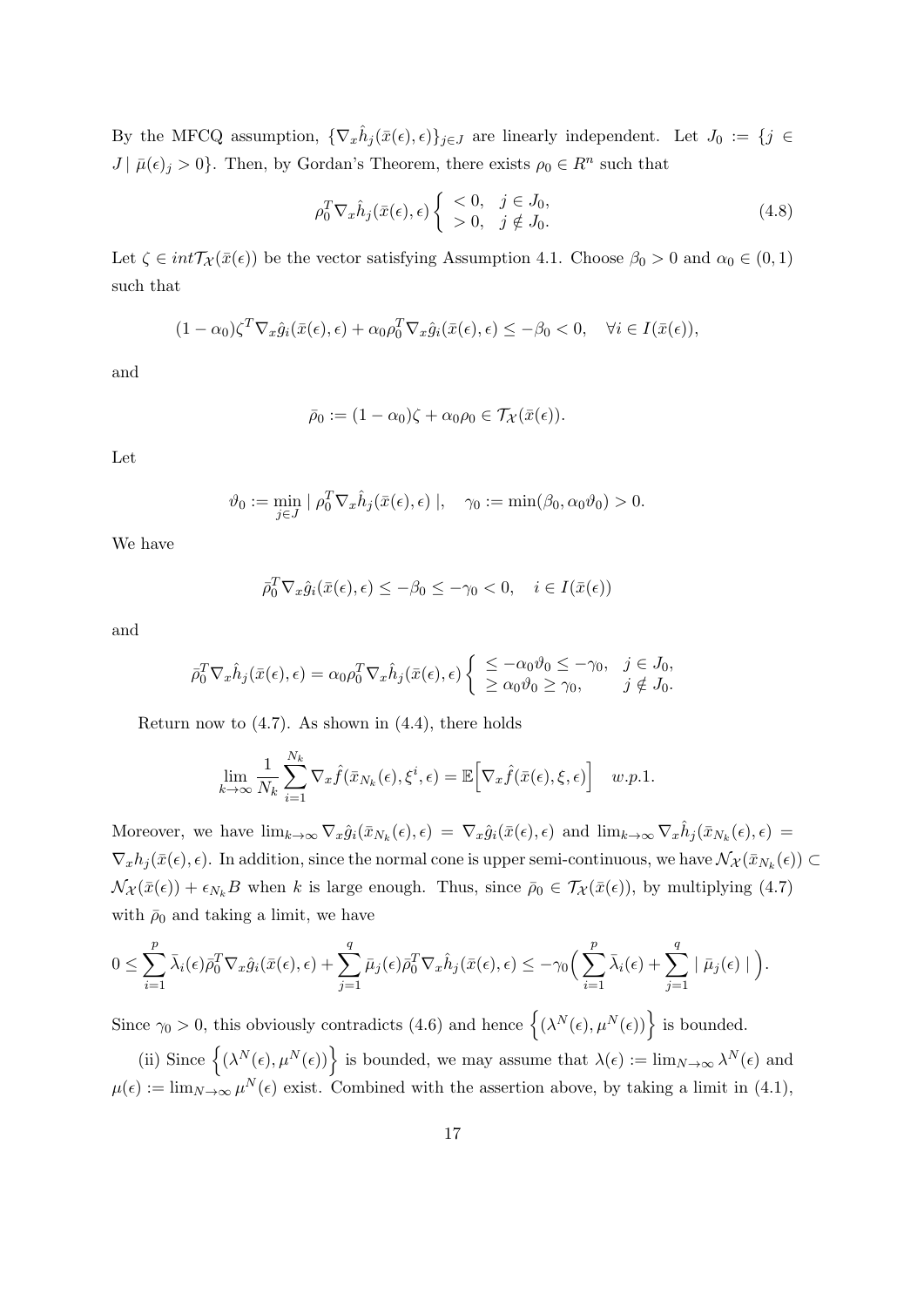we obtain (2.5) and (2.4) immediately. As a result,  $\bar{x}(\epsilon)$  is a weak KKT point of problem  $(1.3)$ , i.e.,  $\bar{x}(\epsilon) \in S(\epsilon)$ .

Combining Theorem 3.2 and Theorem 4.1, we may expect that, when *N* is sufficiently large and  $\epsilon > 0$  is sufficiently small,  $x_N(\epsilon)$  is an acceptable approximation weak KKT point of the original problem (1.2).

We now turn to the case where  $\epsilon = \epsilon_N \to 0$  as  $N \to \infty$ . In this case, a feasible point  $\bar{x}(\epsilon_N)$  is a KKT point of problem (1.4) with  $\epsilon = \epsilon_N$  if and only if there exist multipliers  $\lambda(\epsilon_N)$ and  $\mu(\epsilon_N)$  such that

$$
0 \in \frac{1}{N} \sum_{i=1}^{N} \nabla_x \hat{f}(\bar{x}(\epsilon_N), \xi^i, \epsilon_N) + \nabla_x \hat{g}(\bar{x}(\epsilon_N), \epsilon_N)^T \lambda(\epsilon_N)
$$

$$
+ \nabla_x \hat{h}(\bar{x}(\epsilon_N), \epsilon_N)^T \mu(\epsilon_N) + \mathcal{N}_{\mathcal{X}}(\bar{x}(\epsilon_N)),
$$

$$
\lambda(\epsilon_N) \ge 0, \quad \lambda(\epsilon_N)^T \hat{g}(\bar{x}(\epsilon_N), \epsilon_N) = 0.
$$
\n(4.9)

The following result is extracted from the proof of Theorem 4.3 in [29].

**Lemma 4.2** *Let V be a compact set and*  $\mathcal{G}(v,\xi): V \times \Xi \to 2^{\Re^m}$  *be a measurable and compact set-valued mapping that is upper semi-continuous with respect to v on V for almost every*  $\xi$ *.* Let  $\{\xi^1, \dots, \xi^N\}$  be independently and identically distributed random samples and  $\mathcal{G}_N(v) :=$ 1  $\frac{1}{N} \sum_{i=1}^{N} \mathcal{G}(v, \xi^i)$ *. Suppose that*  $\mathcal{G}(v, \xi)$  *is dominated by an integrable function. Let*  $\{v^N\}$  *be an arbitrary sequence in V and*  $\bar{v}$  *be an accumulation point of*  $\{v^N\}$ *. Then* 

$$
\lim_{N \to \infty} \mathbb{D}\Big(\mathcal{G}_N(v^N), \mathbb{E}\Big[\text{conv}\,\mathcal{G}(\bar{v}, \xi)\Big]\Big) = 0.
$$

**Theorem 4.2** *Let*  $\{\bar{x}(\epsilon_N)\}$  *be a sequence of KKT points of problems (1.4) with*  $\epsilon = \epsilon_N$ *. Let*  $\bar{x}$  *be an accumulation point of the sequence and the JCQ hold at*  $\bar{x}$ *. Suppose that, for almost every*  $\xi$ ,  $\hat{f}$ ,  $\hat{g}$  *and*  $\hat{h}$  *satisfy the gradient consistency at*  $(\bar{x}, \xi, 0)$ ,  $(\bar{x}, 0)$ *, and*  $(\bar{x}, 0)$  *respectively, that is,*

$$
\pi_x \partial_{(x,\epsilon)} \hat{f}(\bar{x},\xi,0) \subset \partial_x f(\bar{x},\xi), \quad \pi_x \partial_{(x,\epsilon)} \hat{g}(\bar{x},0) \subset \partial_x g(\bar{x}), \quad \pi_x \partial_{(x,\epsilon)} \hat{h}(\bar{x},0) \subset \partial_x h(\bar{x}).
$$

*If there exists a compact set*  $C \subset R^n$  *such that it contains a neighborhood of*  $\bar{x}$  *and Assumption* 4.1 holds, then we have  $\bar{x} \in S$  with probability one.

**Proof.** In analogy to [29, Theorem 4.4], we define a set-valued mapping as follows:

$$
\mathcal{A}(x,\xi,\epsilon) := \begin{cases} \nabla_x \hat{f}(x,\xi,\epsilon), & \epsilon \neq 0 \\ \n\operatorname{conv} \left\{ \limsup_{x' \to x, \epsilon' \to 0} \pi_x \partial_{(x,\epsilon)} \hat{f}(x',\xi,\epsilon') \right\}, & \epsilon = 0. \n\end{cases}
$$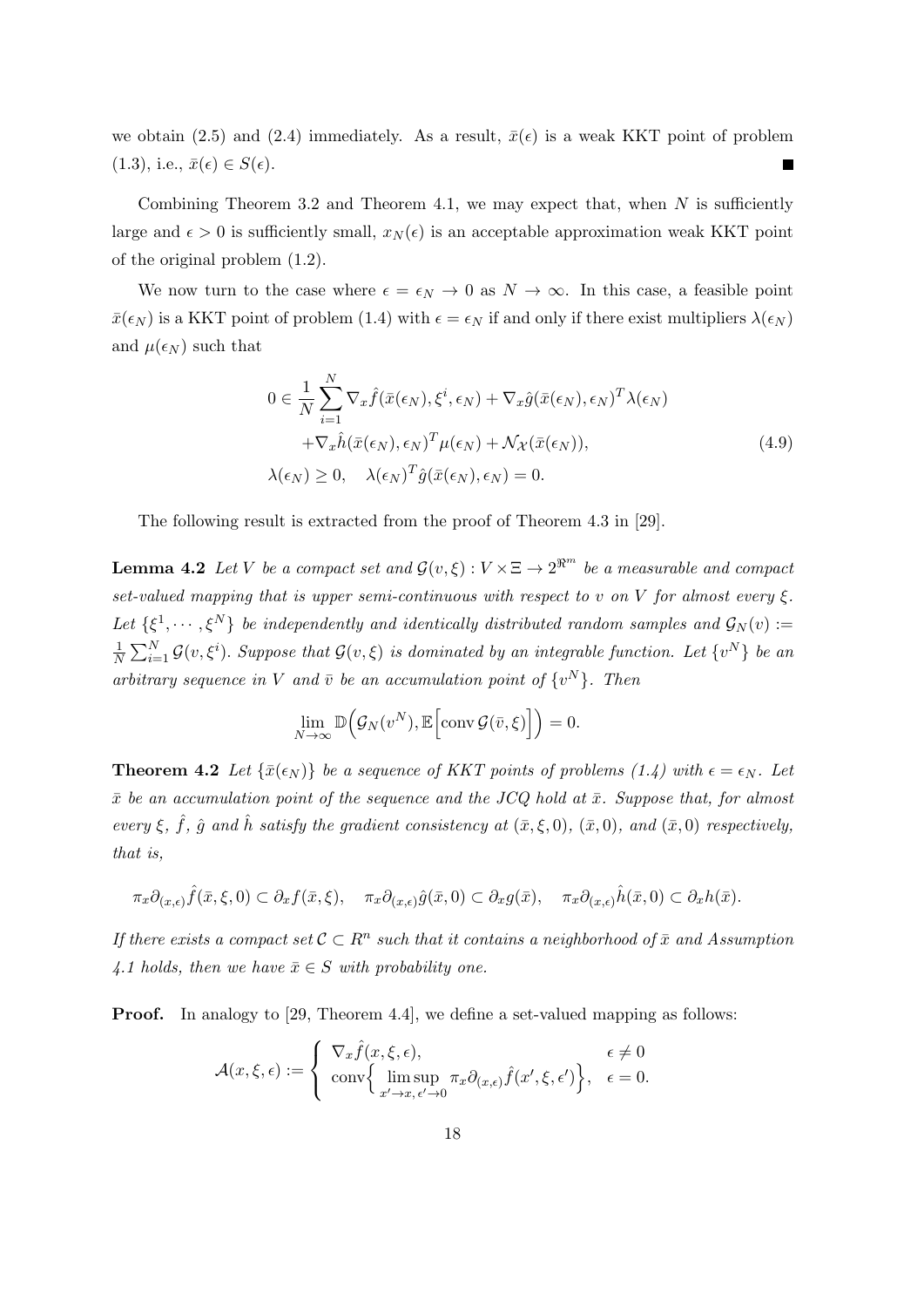Then (4.9) can be rewritten as

$$
0 \in \frac{1}{N} \sum_{i=1}^{N} \mathcal{A}(x(\epsilon_N), \xi^i, \epsilon_N) + \partial_x \hat{g}(\bar{x}(\epsilon_N), \epsilon_N)^T \lambda(\epsilon_N)
$$

$$
+ \partial_x \hat{h}(\bar{x}(\epsilon_N), \epsilon_N)^T \mu(\epsilon_N) + \mathcal{N}_{\mathcal{X}}(\bar{x}(\epsilon_N)). \tag{4.10}
$$

It follows from the proof of [29, Theorem 4.4], Lemma 4.2, and the gradient consistency of  $\hat{f}$ that

$$
\limsup_{N\to\infty}\frac{1}{N}\sum_{i=1}^N\mathcal{A}(x(\epsilon_N),\xi^i,\epsilon_N)\subset\mathbb{E}\Big[\pi_x\partial_{(x,\epsilon)}\hat{f}(\bar{x},\xi,0)\Big]\subset\mathbb{E}\Big[\partial_xf(\bar{x},\xi)\Big].
$$

Similarly, from the upper semi-continuity derived by the gradient consistency, we have

$$
\limsup_{N \to \infty} \partial_x \hat{g}(\bar{x}(\epsilon_N), \epsilon_N) \subset \partial_x \hat{g}(\bar{x}, 0) = \partial g(\bar{x})
$$

and

$$
\limsup_{N \to \infty} \partial_x \hat{h}(\bar{x}(\epsilon_N), \epsilon_N) \subset \partial_x \hat{h}(\bar{x}, 0) = \partial h(\bar{x}).
$$

Note that the normal cone is upper semi-continuous. In a similar way to prove Theorem 3.2, we can show that the corresponding multipliers set is bounded and hence  $\bar{x}$  is a weak KKT point of problem (1.2). This completes the proof. П

#### **4.2 Exponential convergence of optimal values**

We next discuss the convergence of optimal values of the smoothed SAA problems. Note that problem (1.4) with  $\epsilon = \epsilon_N$  can be equivalently rewritten as

$$
\min \quad \frac{1}{N} \sum_{i=1}^{N} \hat{f}(x, \xi^i, \epsilon_N) \n\text{s.t.} \quad x \in \mathcal{X}, \n0 \in \hat{\varphi}(x, \epsilon_N) + \mathfrak{K}.
$$
\n(4.11)

Define the feasible set mapping  $\mathfrak{F}$ , the optimal value function  $\mathfrak{V}$ , and the corresponding optimal solution set mapping M as in Section 3.1.

**Theorem 4.3** *Let x ∗ denote an optimal solution of (1.5). Suppose that*

(i) there exists a compact subset  $C \subset R^n$  such that  $\mathfrak{M}(\epsilon_N) \cap C \neq \emptyset$  for every N large enough *w.p.1;*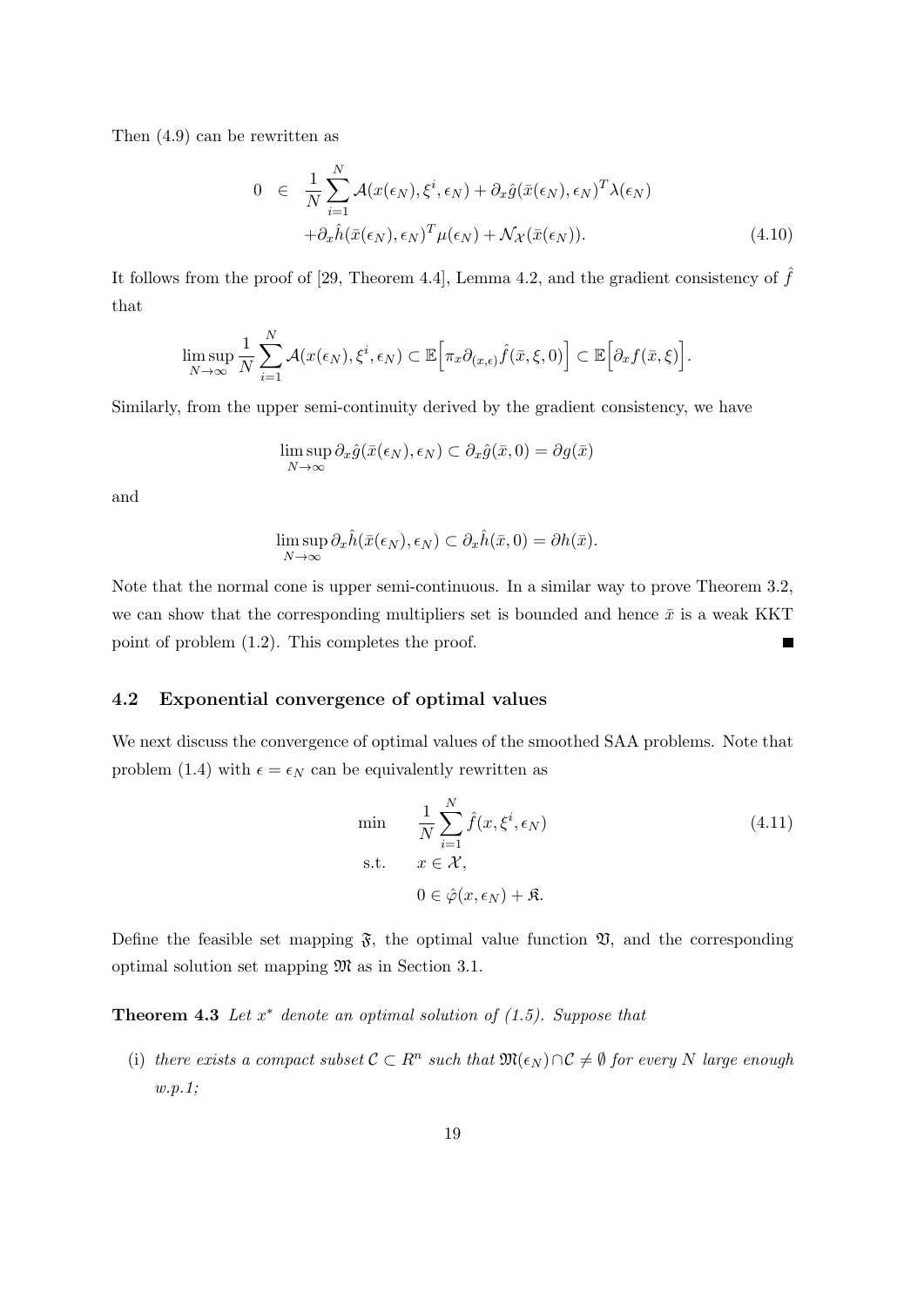- (ii)  $\mathbb{E}[\tilde{\kappa}_{\mathcal{C}}(\xi)] < \infty$ , where  $\tilde{\kappa}_{\mathcal{C}}$  denotes the control function in (3.1);
- (iii) the moment generating function  $\mathbb{E}[e^{\tilde{\kappa}_c(\xi)t}]$  is finite valued for all t in a neighborhood of *zero;*
- (iv)  $x^* \in \mathcal{C}$ ,  $\hat{\varphi}(x, \epsilon)$  *satisfies the gradient consistency at*  $(x^*, 0)$ *, and*

$$
0 \in int{\varphi(x^*)} + \mathcal{A}(\mathcal{T_X}(x^*)) + \mathfrak{K}, \qquad \forall \mathcal{A} \in \partial \varphi(x^*); \tag{4.12}
$$

 $\mathcal{L}(\mathbf{v})$  *for any given*  $x \in \mathcal{C}$  *and*  $\epsilon \in [0, \epsilon_0]$ , the moment generating function  $\mathbb{E}\left[e^{(\hat{f}(x,\xi,\epsilon)-\mathbb{E}[\hat{f}(x,\xi,\epsilon)])t}\right]$ *is finite valued for all t in a neighborhood of zero.*

*Then, with probability approaching one exponentially fast,*  $x(\epsilon_N) \in \mathfrak{M}(\epsilon_N) \cap C$  yields an *approximate optimal value*  $\mathfrak{V}(\epsilon_N)$  *of problem (1.5) with the increase of the sample size N.* 

**Proof.** As stated in the proof of Theorem 3.1, without loss of generality, we consider problem  $(1.6)$  in restriction to  $\mathcal C$  instead of  $\mathcal X$ .

By the assumptions (i)–(iii) and (v), we have from Theorem 5.1 of [27] that, for any  $\delta > 0$ , there exist positive constants  $C(\delta)$  and  $\beta(\delta)$  independent of *N* such that

$$
\text{Prob}\Bigg\{\sup_{x\in\mathcal{C},\,\epsilon\in[0,\epsilon_0]}\Big|\frac{1}{N}\sum_{i=1}^N\hat{f}(x,\xi^i,\epsilon)-\mathbb{E}\Big[\hat{f}(x,\xi,\epsilon)\Big]\Big|>\delta\Bigg\}\leq C(\delta)e^{-N\beta(\delta)}.\tag{4.13}
$$

Let  $\sigma := \mathbb{E}[\tilde{\kappa}(\xi)]$ . Since  $\epsilon_N \to 0$  as  $N \to \infty$ , there exists  $N(\omega) > 0$  such that  $\epsilon_N \leq \delta/\sigma$ whenever  $N > N(\omega)$ . By the assumption (iv), the map  $(x, \epsilon) \to \partial_x \hat{\varphi}(x, \epsilon)$  is upper semicontinuous at  $(x^*,0)$ . We next show

$$
\text{Prob}\Bigg\{\Big|\frac{1}{N}\sum_{i=1}^{N}\hat{f}(x(\epsilon_N),\xi^i,\epsilon_N) - \mathbb{E}\Big[\hat{f}(x^*,\xi)\Big]\Big| > 3\delta\Bigg\} \le C(\delta)e^{-N\beta(\delta)}.\tag{4.14}
$$

(I) We first show

$$
\text{Prob}\Bigg\{\frac{1}{N}\sum_{i=1}^{N}\hat{f}(x(\epsilon_N),\xi^i,\epsilon_N) - \mathbb{E}\Big[f(x^*,\xi)\Big] < -3\delta\Bigg\} \le C(\delta)e^{-N\beta(\delta)}.\tag{4.15}
$$

Otherwise, there must exist a subsequence  $\{N_k\}$  such that

$$
\text{Prob}\Bigg\{\frac{1}{N_k}\sum_{i=1}^{N_k}\hat{f}(x(\epsilon_{N_k}),\xi^i,\epsilon_{N_k}) - \mathbb{E}\Big[f(x^*,\xi)\Big] < -3\delta\Bigg\} > C(\delta)e^{-N_k\beta(\delta)}, \quad \forall k.
$$

Since C is compact, by Lemma 3.1, the map  $\mathfrak{F}$  is closed. Therefore, we may suppose that

$$
\lim_{k\to\infty} x(\epsilon_{N_k}) = \bar{x} \in \mathfrak{F}(0) \cap \mathcal{C}.
$$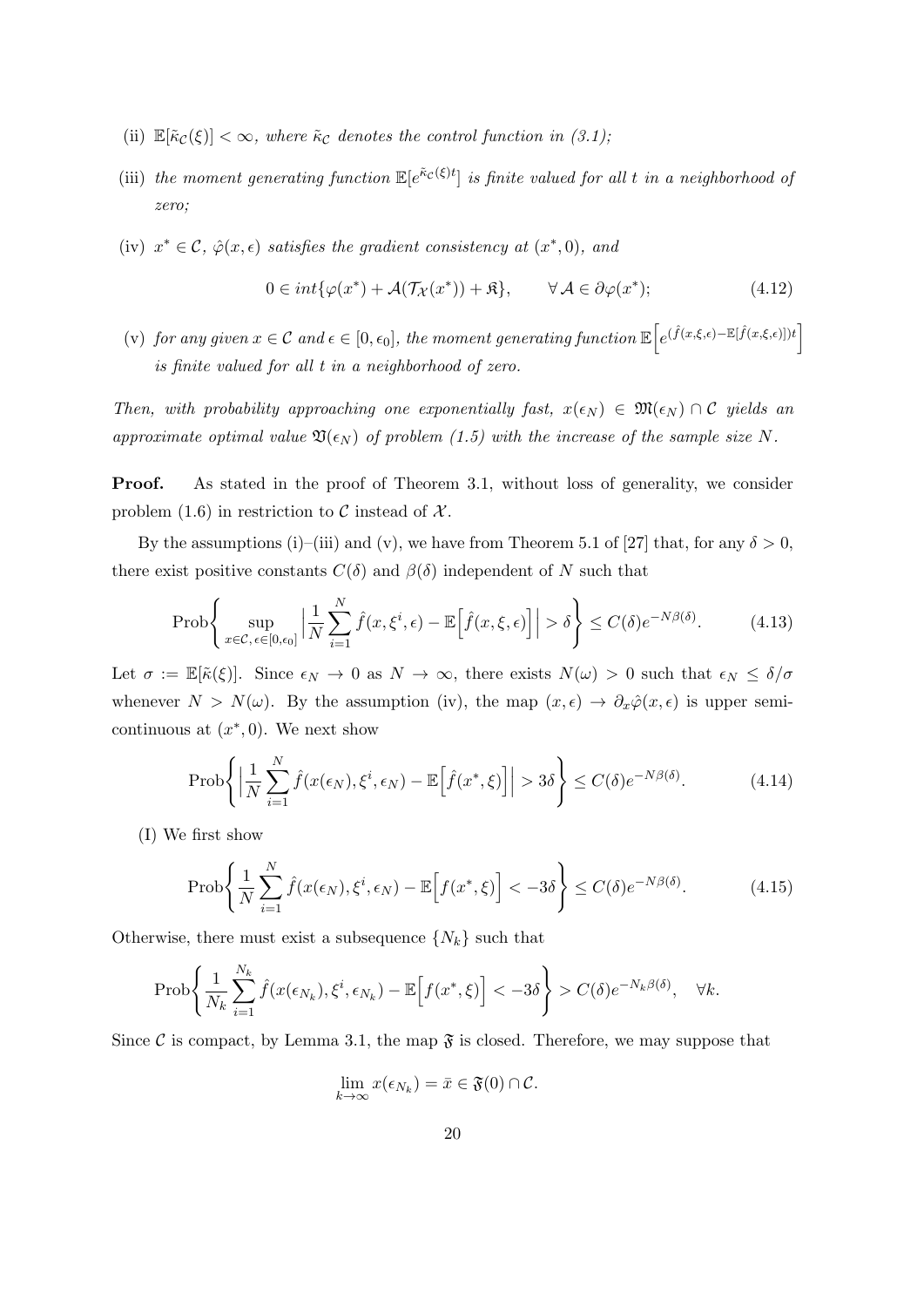Note that

$$
\frac{1}{N_k} \sum_{i=1}^{N_k} \hat{f}(x(\epsilon_{N_k}), \xi^i, \epsilon_{N_k}) - \mathbb{E}\Big[f(x^*, \xi)\Big] = \frac{1}{N_k} \sum_{i=1}^{N_k} \hat{f}(x(\epsilon_{N_k}), \xi^i, \epsilon_{N_k}) - \mathbb{E}\Big[\hat{f}(x(\epsilon_{N_k}), \xi, \epsilon_{N_k})\Big] \n+ \mathbb{E}[\hat{f}(x(\epsilon_{N_k}), \xi, \epsilon_{N_k})] - \mathbb{E}[f(\bar{x}, \xi)] \n+ \mathbb{E}[f(\bar{x}, \xi)] - \mathbb{E}[f(x^*, \xi)].
$$

Since  $x^*$  is an optimal solution, there holds  $\mathbb{E}[f(\bar{x}, \xi)] - \mathbb{E}[f(x^*, \xi)] \geq 0$ . Choose *k* sufficiently large so that  $\epsilon_{N_k} \le \delta/\sigma$  and  $\parallel \bar{x} - x^* \parallel \le \delta/\sigma$ . It follows that

$$
\left|\mathbb{E}[\hat{f}(x(\epsilon_{N_k}),\xi,\epsilon_{N_k})] - \mathbb{E}[f(\bar{x},\xi)]\right| \leq \mathbb{E}[\tilde{\kappa}_{\mathcal{C}}(\xi)] \Big(\|x(\epsilon_{N_k}) - \bar{x}\| + \epsilon_{N_k}\Big) \leq 2\delta.
$$

We then have

$$
\begin{split} &\text{Prob}\Bigg\{\sup_{x\in\mathcal{C},\,\epsilon\in[0,\epsilon_{0}]} \Big|\frac{1}{N_{k}}\sum_{i=1}^{N_{k}}\hat{f}(x,\xi^{i},\epsilon)-\mathbb{E}\Big[\hat{f}(x,\xi,\epsilon)\Big]\Big|>\delta\Bigg\}\\ &\geq \text{Prob}\Bigg\{\frac{1}{N_{k}}\sum_{i=1}^{N_{k}}\hat{f}(x(\epsilon_{N_{k}}),\xi^{i},\epsilon_{N_{k}})-\mathbb{E}\Big[\hat{f}(x(\epsilon_{N_{k}}),\xi,\epsilon_{N_{k}})\Big]<-\delta\Bigg\}\\ &\geq \text{Prob}\Bigg\{\frac{1}{N_{k}}\sum_{i=1}^{N_{k}}\hat{f}(x(\epsilon_{N_{k}}),\xi^{i},\epsilon_{N_{k}})-\mathbb{E}\Big[f(x^{*},\xi)\Big]<-3\delta\Bigg\}>C(\delta)e^{-N_{k}\beta(\delta)}. \end{split}
$$

This contradicts (4.13) and hence (4.15) is true.

(II) Now we show

$$
\text{Prob}\Bigg\{\frac{1}{N}\sum_{i=1}^{N}\hat{f}(x(\epsilon_N),\xi^i,\epsilon_N) - \mathbb{E}\Big[f(x^*,\xi)\Big] > 3\delta\Bigg\} \le C(\delta)e^{-N\beta(\delta)}.\tag{4.16}
$$

Let *N* be sufficiently large so that  $\epsilon_N \leq \delta/\sigma$ . By the Lipschitz continuity of  $\hat{f}$ , there exists a neighborhood  $\mathcal{N}_{\delta}(x^*)$  of  $x^*$  such that

$$
\left| \mathbb{E}[\hat{f}(x,\xi,\epsilon_N)] - \mathbb{E}[f(x^*,\xi)] \right| \leq \mathbb{E}[\tilde{\kappa}(\xi)] \Big( \|x - x^*\| + |\epsilon_N - 0| \Big) \leq 2\delta \tag{4.17}
$$

for every  $x \in \mathcal{N}_{\delta}(x^*)$ . By the assumption (iv), we can apply [34, Theorem 3.1] to find a neighborhood  $\mathcal{N}(0)$  of 0 such that  $\mathcal{N}(0) \subset [-\delta/\sigma, \delta/\sigma]$  and there exists a vector  $x'(\epsilon_N) \in$  $\mathfrak{F}(\epsilon_N) \cap \mathcal{N}_{\delta}(x^*)$  for every *N*. Since  $x(\epsilon_N)$  is an optimal solution of (4.11) and

$$
\frac{1}{N} \sum_{i=1}^{N} \hat{f}(x(\epsilon_N), \xi^i, \epsilon_N) - \mathbb{E}\Big[f(x^*, \xi)\Big] = \frac{1}{N} \sum_{i=1}^{N} \hat{f}(x(\epsilon_N), \xi^i, \epsilon_N) - \frac{1}{N} \sum_{i=1}^{N} \hat{f}(x'(\epsilon_N), \xi^i, \epsilon_N) \n+ \frac{1}{N} \sum_{i=1}^{N} \hat{f}(x'(\epsilon_N), \xi^i, \epsilon_N) - \mathbb{E}[\hat{f}(x'(\epsilon_N), \xi, \epsilon_N)] \n+ \mathbb{E}[\hat{f}(x'(\epsilon_N), \xi, \epsilon_N)] - \mathbb{E}[f(x^*, \xi)],
$$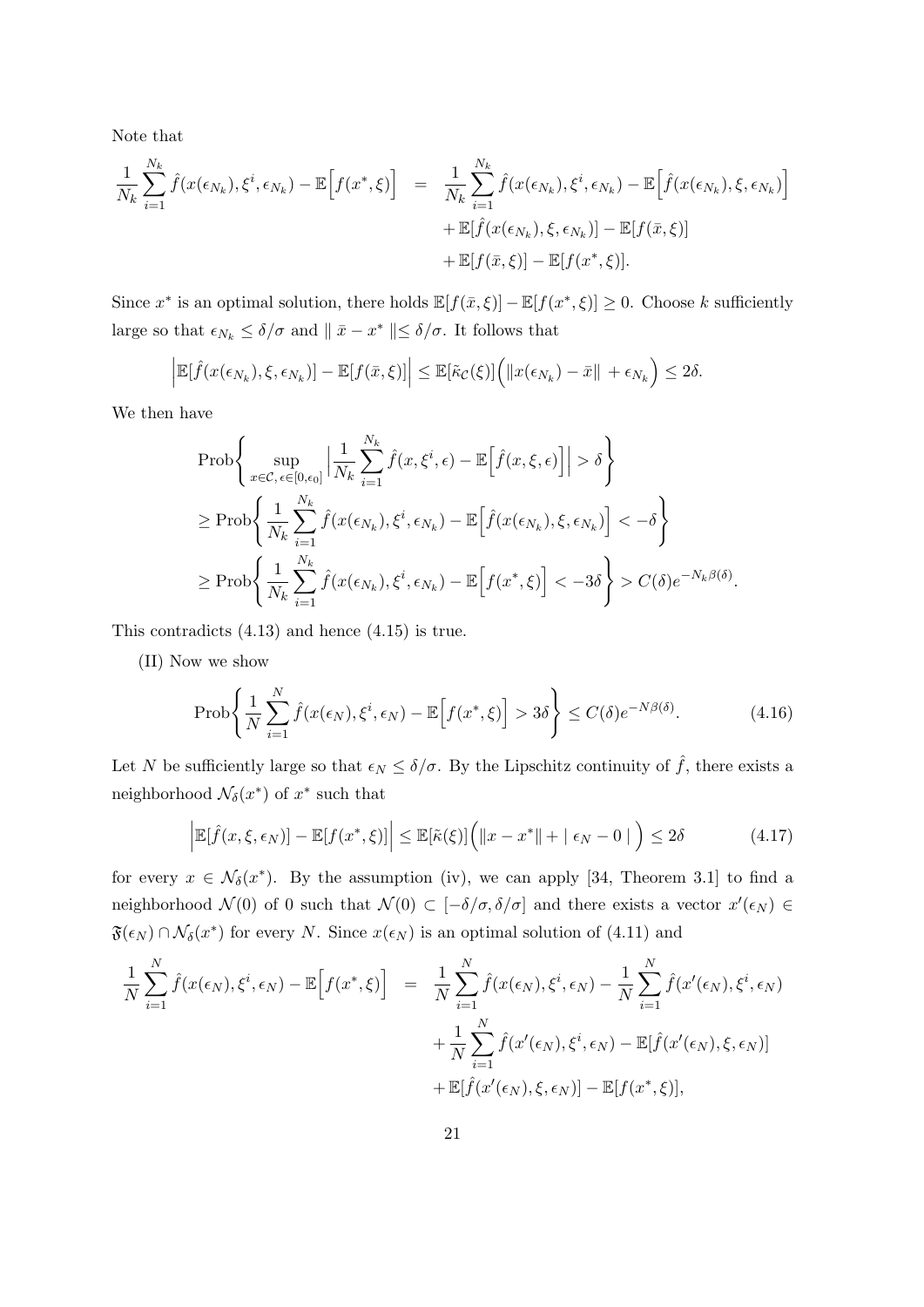we have from (4.17) that

$$
\begin{split} &\text{Prob}\bigg\{\frac{1}{N}\sum_{i=1}^{N}\hat{f}(x(\epsilon_N),\xi^i,\epsilon_N)-\mathbb{E}\Big[f(x^*,\xi)\Big]>3\delta\bigg\}\\ &\leq \text{Prob}\bigg\{\frac{1}{N}\sum_{i=1}^{N}\hat{f}(x'(\epsilon_N),\xi^i,\epsilon_N)-\mathbb{E}[\hat{f}(x'(\epsilon_N),\xi,\epsilon_N)]>\delta\bigg\}\\ &\leq \text{Prob}\bigg\{\sup_{x\in\mathcal{C},\,\epsilon\in[0,\epsilon_0]}\Big|\frac{1}{N}\sum_{i=1}^{N}\hat{f}(x,\xi^i,\epsilon)-\mathbb{E}\Big[\hat{f}(x,\xi,\epsilon)\Big]\Big|>\delta\bigg\}\\ &\leq C(\delta)e^{-N\beta(\delta)}, \end{split}
$$

that is,  $(4.16)$  is true.

This completes the proof of (4.14), which means that, with probability at least 1 *−*  $C(\delta)e^{-N\beta(\delta)}$ , an optimal solution of (4.11) becomes a (3*δ*-approximate) optimal solution of problem (1.5).

The above theorem gives a result of exponential convergence in probability of the SAA estimators. Actually, by replacing the assumptions with some moderate conditions, we can obtain that the sequence of optimal solutions of (4.11) converges to an optimal solution of (1.5) with probability one. To this end, we make the following assumption:

**Assumption 4.2** There exists a constant  $\epsilon_0 > 0$  and a measurable function  $\bar{\kappa}_c(\xi)$  such that

$$
\sup_{x \in \mathcal{C}, \epsilon \in [0, \epsilon_0]} |\hat{f}(x, \xi, \epsilon)| \le \bar{\kappa}_{\mathcal{C}}(\xi)
$$

for all  $\xi \in \Xi$ , where  $\mathbb{E}[\bar{\kappa}_\mathcal{C}(\xi)] < \infty$  and C is a compact subset of X.

Note that, under the above assumption, Lemma 4.1 can be applied to  $\frac{1}{N}\sum_{i=1}^{N} \hat{f}(x(\epsilon_N), \xi^i, \epsilon_N)$ and hence we have the following convergence result easily.

**Theorem 4.4** *Let x ∗ denote an optimal solution of (1.5). Suppose that the assumptions (i) and (iv) in Theorem 4.3 and Assumption 4.2 hold. Then, with probability one,*  $x(\epsilon_N) \in$  $\mathfrak{M}(\epsilon_N) \cap \mathcal{C}$  becomes a 'good' approximate optimal solution of problem (1.5) with the increase *of the sample size N.*

Here, we omit its proof because it is similar to Theorem 3.1. We next make some remarks on the assumptions.

In Theorem 4.3, condition (ii) requires the Lipschitz module of the smoothed function to be integrable; conditions (iii) and (v) mean that the probability distribution of the random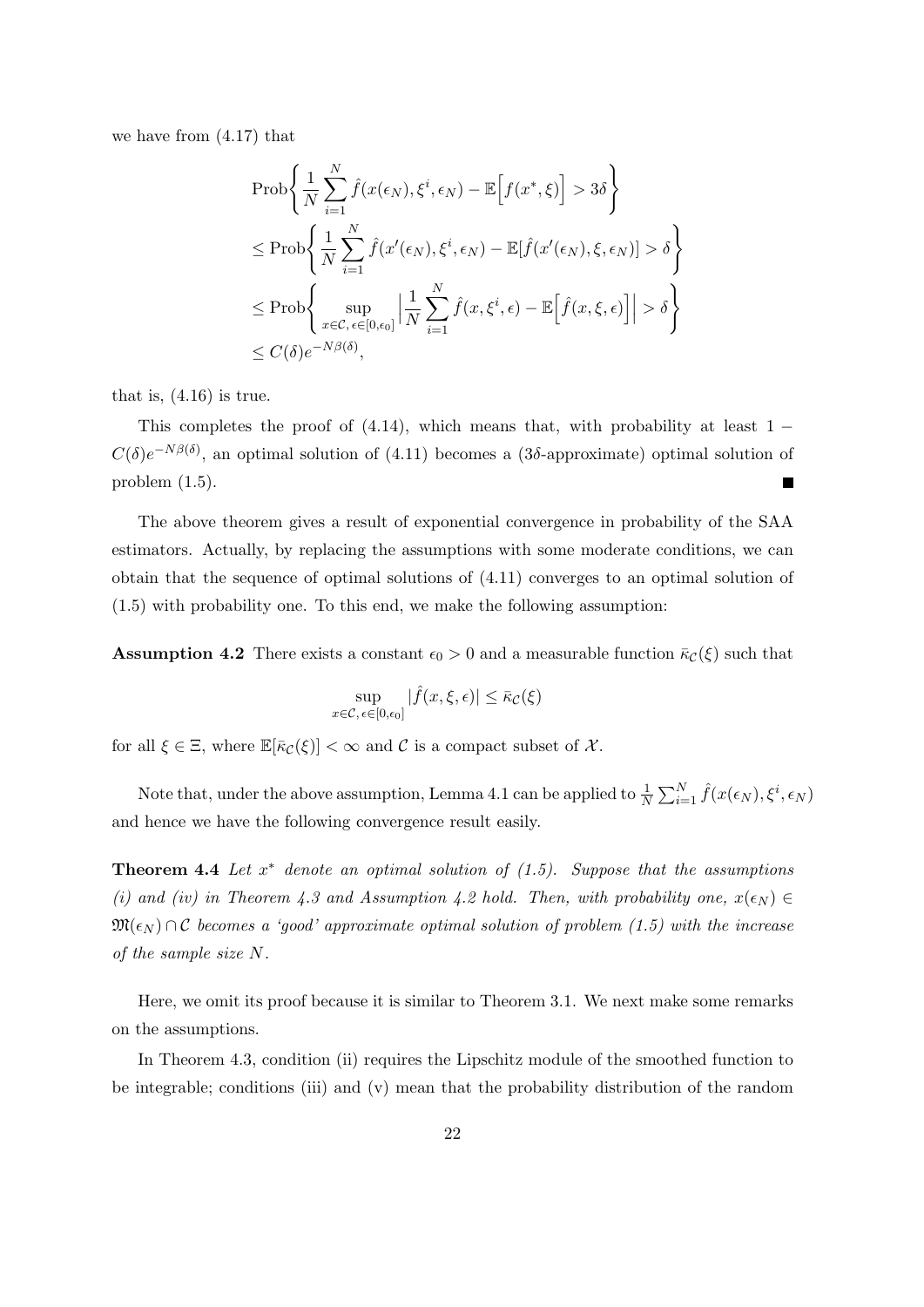variables  $\tilde{\kappa}_c(\xi)$  and  $\hat{f}(x,\xi,\epsilon)$  die exponentially fast in the tails and particularly, they hold if *ξ* has a distribution supported on a bounded subset of *R<sup>k</sup>* ; condition (iv), which generally guarantees the stability of the smooth approximation, has been remarked in Section 3.1. The following proposition gives a sufficient condition for condition (i).

**Proposition 4.1** *Let x ∗ denote an optimal solution of problem (1.5). Suppose that*

- (i) Assumption 4.2 holds in a neighborhood of  $x^*$ ;
- (ii)  $\hat{\varphi}(x, \epsilon)$  *satisfies the gradient consistency at*  $(x^*, 0)$  *and condition (3.5) holds.*

*If*

$$
\liminf_{\|x\| \to \infty, N \to \infty} \frac{1}{N} \sum_{i=1}^{N} \hat{f}(x, \xi^i, \epsilon_N) > \mathbb{E}[f(x^*, \xi)]
$$

*holds with probability one, there almost surely exists a compact subset*  $C \subset R^n$  such that  $\mathfrak{M}(\epsilon_N) \cap C \neq \emptyset$  for any *N* large sufficiently.

Since the domination assumption (i) guarantees uniform convergence (and hence continuous convergence), one can prove the above proposition in a similar way to [34, Theorem 4.3].

## **5 Applications to SMPEC**

In this section, we apply the approach discussed in the previous sections to the following SMPEC:

min 
$$
\mathbb{E}[f(x,\xi)]
$$
 (5.1)  
s.t.  $x \in \mathcal{X}$ ,  
 $\mathbb{E}[G(x,\xi)] \ge 0$ ,  $\mathbb{E}[H(x,\xi)] \ge 0$ ,  $\mathbb{E}[G(x,\xi)]^T \mathbb{E}[H(x,\xi)] = 0$ ,

where *X* and *f* are the same as above,  $G, H: R^n \to R^m$  are locally Lipschitz and continuously differentiable in the variable *x*, and  $\mathbb{E}[G(x,\xi)]$  and  $\mathbb{E}[H(x,\xi)]$  are well defined for every  $x \in \mathcal{X}$ . By using the Fischer-Burmeister function

$$
\varphi(a,b) := a + b - \sqrt{a^2 + b^2}
$$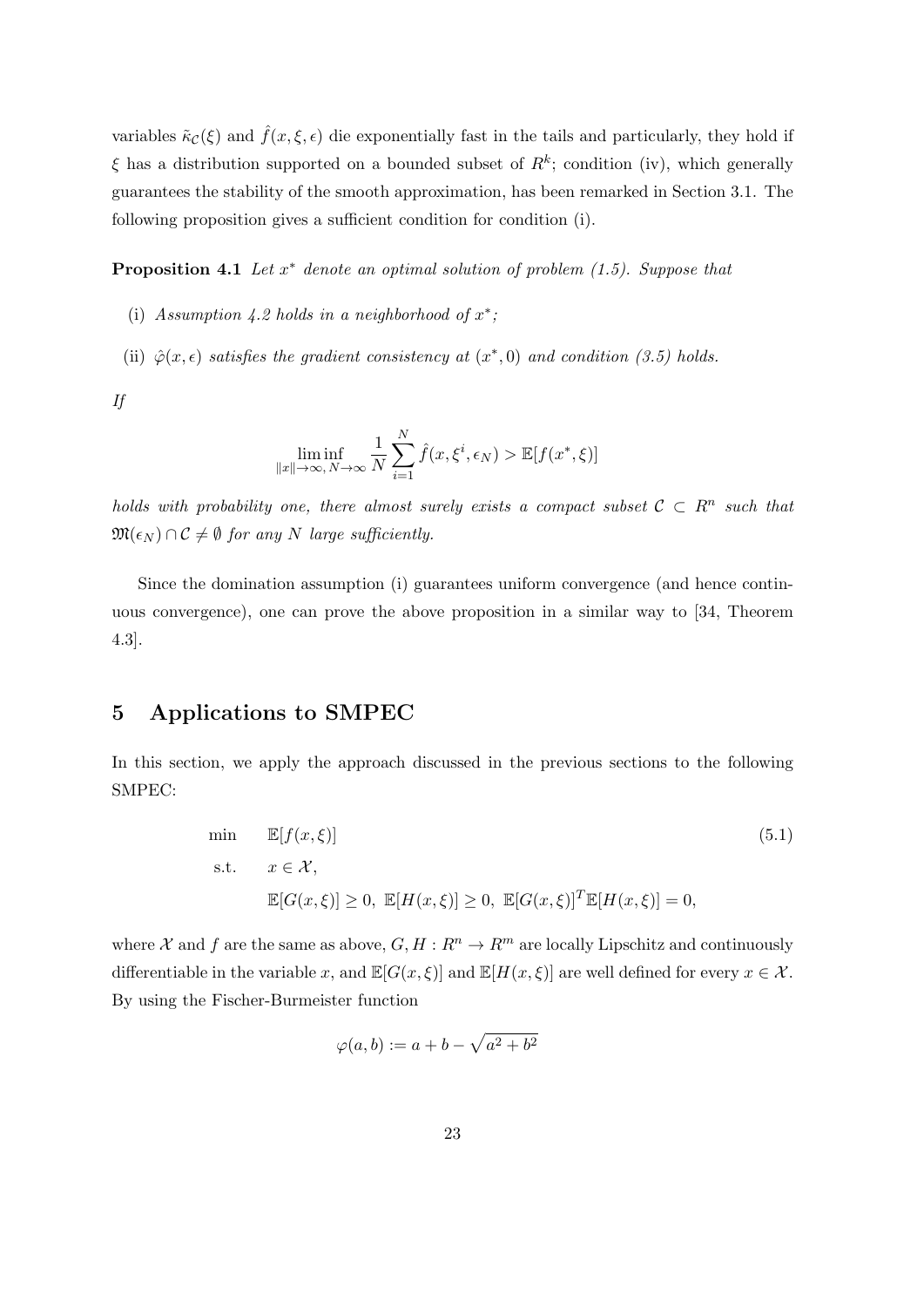given in [4], problem (5.1) can be equivalently written as the nonlinear programming problem

min 
$$
\mathbb{E}[f(x, \xi(\omega))]
$$
 (5.2)  
s.t.  $x \in \mathcal{X}$ ,  
 $\Phi(x) = 0$ ,

where  $\Phi: R^n \rightarrow R^m$  is defined by

$$
\Phi(x) := \Big(\varphi(\mathbb{E}[G_1(x,\xi)], \mathbb{E}[H_1(x,\xi)]), \cdots, \varphi(\mathbb{E}[G_m(x,\xi)], \mathbb{E}[H_m(x,\xi)])\Big)^T.
$$

We make extra assumption that  $\nabla_x G$  and  $\nabla_x H$  are locally Lipschitz continuous with respect to *x*, which means that  $G, H, \nabla_x G$  and  $\nabla_x H$  are all globally Lipschitz over any compact set *C*. That is, there exists  $\hat{\kappa}_c(\xi) > 0$  such that

$$
||G(x',\xi) - G(x'',\xi)|| \leq \hat{\kappa}_{\mathcal{C}}(\xi) ||x' - x''||, ||H(x',\xi) - H(x'',\xi)|| \leq \hat{\kappa}_{\mathcal{C}}(\xi) ||x' - x''||
$$

and

$$
\|\nabla_x G(x',\xi) - \nabla_x G(x'',\xi)\| \leq \hat{\kappa}_{\mathcal{C}}(\xi) \|x' - x''\|, \ \|\nabla_x H(x',\xi) - \nabla_x H(x'',\xi)\| \leq \hat{\kappa}_{\mathcal{C}}(\xi) \|x' - x''\|
$$

for any  $x', x'' \in \mathcal{C}$  and almost every  $\xi \in \Xi$ . In accordance with [23, Proposition 2], these inequalities guarantee the continuous differentiability of  $\mathbb{E}[G(x,\xi)]$  and  $\mathbb{E}[H(x,\xi)]$ . It is not difficult to see that  $\varphi(\mathbb{E}[G_l(x,\xi)], \mathbb{E}[H_l(x,\xi)])$  is locally Lipschitz for each  $l = 1, 2, \dots, m$  and so is  $\Phi(x)$ . Then we may apply the smoothing SAA method discussed in the previous sections to problem  $(5.2)$  since, with a little extension,  $(5.2)$  is a special case of problem  $(1.2)$ . The smoothing SAA approximation problem becomes

$$
\min \quad \frac{1}{N} \sum_{i=1}^{N} \hat{f}(x, \xi^i, \epsilon_N)
$$
\n
$$
\text{s.t.} \quad x \in \mathcal{X},
$$
\n
$$
\hat{\Phi}(x, \epsilon_N) = 0,
$$
\n
$$
(5.3)
$$

where  $\hat{\Phi}$  is defined by

$$
\left(\hat{\varphi}\left(\frac{1}{N}\sum_{i=1}^{N}G_1(x,\xi^i),\frac{1}{N}\sum_{i=1}^{N}H_1(x,\xi^i),\epsilon_N\right),\cdots,\hat{\varphi}\left(\frac{1}{N}\sum_{i=1}^{N}G_m(x,\xi^i),\frac{1}{N}\sum_{i=1}^{N}H_m(x,\xi^i),\epsilon_N\right)\right)^T
$$

with the smoothing Fischer-Burmeister function [11]

$$
\hat{\varphi}(a,b,\epsilon) := a + b - \sqrt{a^2 + b^2 + \epsilon^2}.
$$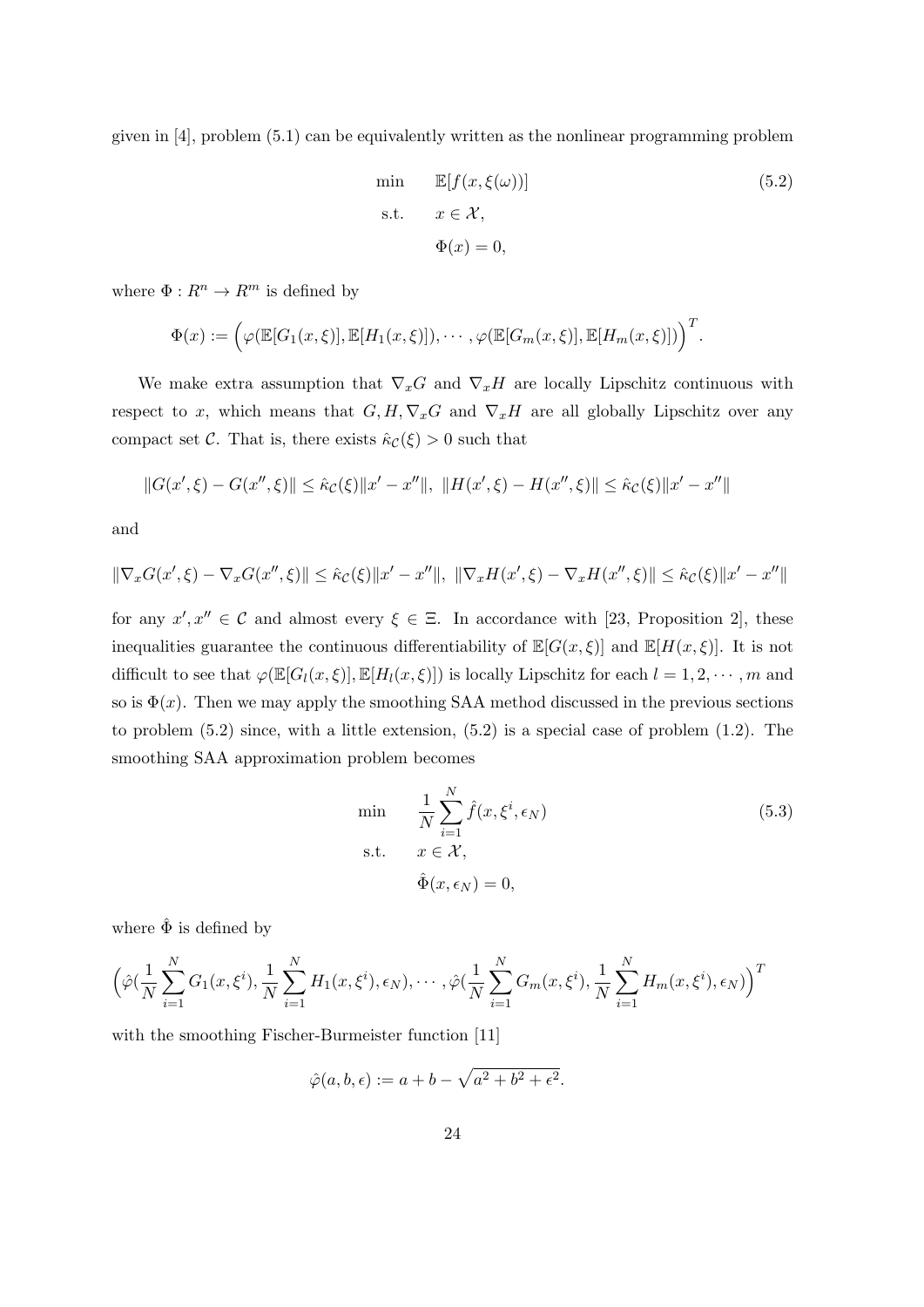Let  $x$  be feasible to  $(5.2)$ . Then we have

$$
\partial \Phi_i(x) = \begin{cases} \nabla_x \mathbb{E}[G_i(x,\xi)] \left( 1 - \frac{\mathbb{E}[G_i(x,\xi)]}{\sqrt{\mathbb{E}[G_i(x,\xi)]^2 + \mathbb{E}[H_i(x,\xi)]^2}} \right) + \\ \nabla_x \mathbb{E}[H_i(x,\xi)] \left( 1 - \frac{\mathbb{E}[H_i(x,\xi)]}{\sqrt{\mathbb{E}[G_i(x,\xi)]^2 + \mathbb{E}[H_i(x,\xi)]^2}} \right), & i \in I_{\mathbb{E}[G]}(x)^c \cup I_{\mathbb{E}[H]}(x)^c; \\ \nabla_x \mathbb{E}[G_i(x,\xi)] (1-\alpha) + \nabla_x \mathbb{E}[H_i(x,\xi)] (1-\beta), & i \in I_{\mathbb{E}[G]}(x) \cap I_{\mathbb{E}[H]}(x) \n\end{cases}
$$

for each *i*, where  $(\alpha, \beta) \in R^2$  denotes an arbitrary vector with  $\|(\alpha, \beta)\| \leq 1$ . On the other hand, we have

$$
\pi_x \partial_{(x,\epsilon)} \hat{\Phi}_i(x,0) = \limsup_{(x',\epsilon) \to (x,0)} \nabla_x \hat{\Phi}_i(x',\epsilon)
$$
\n
$$
= \limsup_{(x',\epsilon) \to (x,0)} \nabla_x \mathbb{E}[G_i(x',\xi)] \left(1 - \frac{\mathbb{E}[H_i(x',\xi)]}{\sqrt{\mathbb{E}[H_i(x',\xi)]^2 + \mathbb{E}[H_i(x',\xi)]^2 + \epsilon^2}}\right) + \nabla_x \mathbb{E}[G_i(x',\xi)] \left(1 - \frac{\mathbb{E}[G_i(x',\xi)]}{\sqrt{\mathbb{E}[G_i(x',\xi)]^2 + \mathbb{E}[H_i(x',\xi)]^2 + \epsilon^2}}\right)
$$
\n
$$
= \partial \Phi_i(x).
$$

From the above discussion, we see that  $\hat{\Phi}$  satisfies the gradient consistency at  $(x, 0)$ , which means that  $\partial_x \hat{\Phi}(x, \epsilon)$  enjoys the upper semi-continuity. Thus, we can claim safely that the smoothing SAA approach given in the previous sections is admissible.

We now turn to discuss problem  $(5.2)$ . For coherent adoption, some notation needs to be specialized here. Definition 2.6, i.e., the JCQ can be written as follows.

**Definition 5.1** For all  $\lambda \in R^m \setminus \{0\}$ , there holds

$$
0 \notin \partial \Phi(\bar{x})^T \lambda + \mathcal{N}_{\mathcal{X}}(\bar{x}).
$$

From the explicit formula of  $\partial \Phi(x)$ , it is easy to see that the JCQ is equivalent to the MPEC no nonzero abnormal multiplier constraint qualification (MPEC-NNAMCQ) of Clarke (C-) type [7,31]. Sufficient conditions for this condition to hold include the well-known MPEC linear independence constraint qualification (MPEC-LICQ).

Note that  $\hat{\Phi}(x, \epsilon)$  satisfies the gradient consistency at  $(x, 0)$  for all feasible point *x*. If we apply the smoothing SAA method (5.2), under moderate condition such as the MPEC-LICQ, it is not difficult to obtain some results related to the stability and convergence. We next state a convergence result only and omit its proof here.

**Theorem 5.1** *Suppose that there exist multipliers*  $\lambda(\epsilon_N) \in R^m$  *such that*  $\bar{x}(\epsilon_N)$  *satisfies* 

$$
0 \in \frac{1}{N} \sum_{i=1}^{N} \partial_x \hat{f}(\bar{x}(\epsilon_N), \xi^i, \epsilon_N) + \partial_x \hat{\Phi}(\bar{x}(\epsilon_N), \epsilon_N)^T \rho(\epsilon_N) + \mathcal{N}_{\mathcal{X}}(\bar{x}(\epsilon_N)),
$$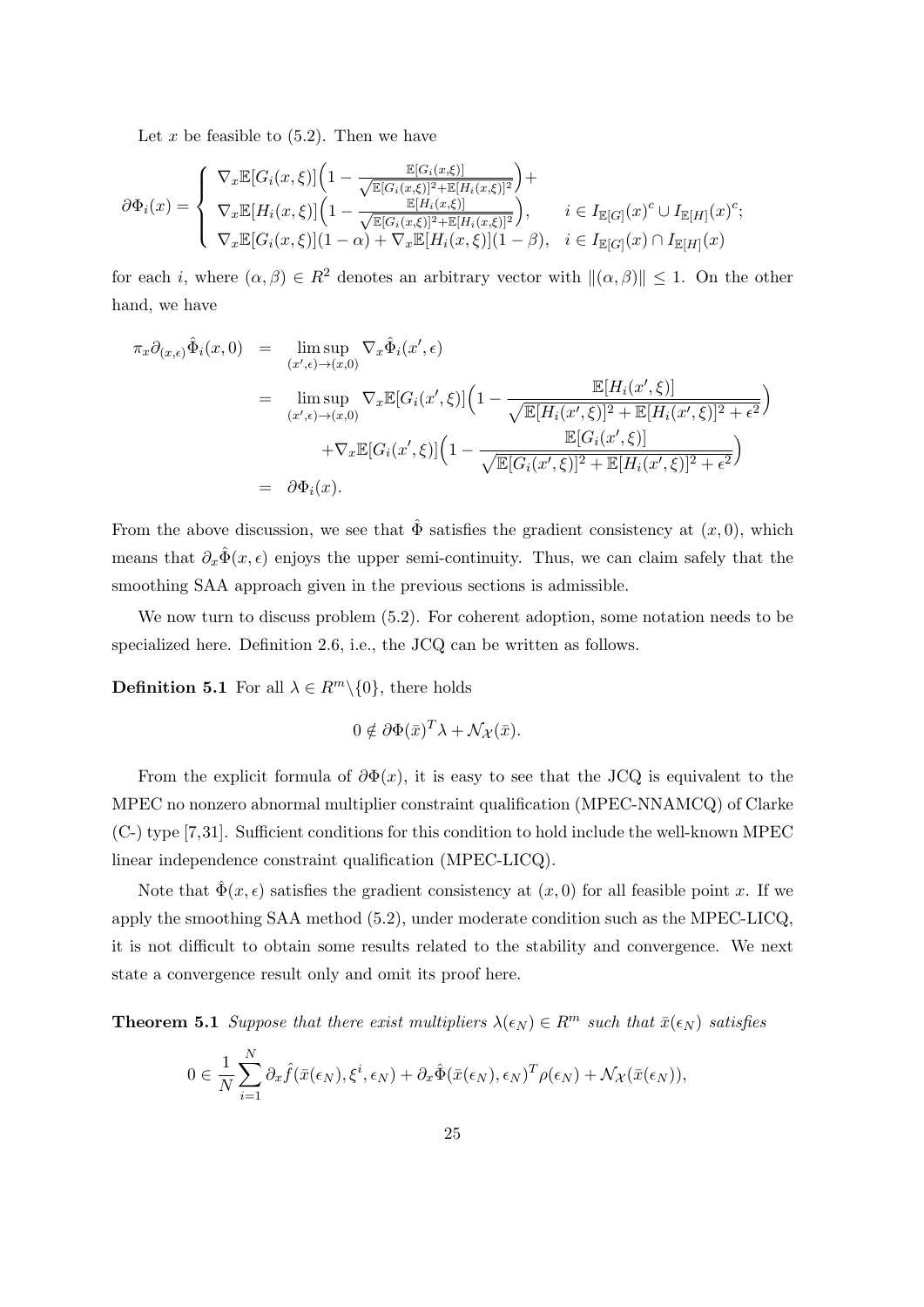*namely,*  $\bar{x}(\epsilon_N)$  *is a stationary point of the smoothing SAA problem (5.1). Let*  $\epsilon_N \to 0$  *as*  $N \to \infty$  and  $\bar{x}$  be an accumulation of the sequence. Suppose that the C-type MPEC-NNAMCQ *holds at*  $\bar{x}$ *. Suppose also that, for almost every*  $\xi$ ,  $\hat{f}$  *satisfies the gradient consistency at*  $(\bar{x}, \xi, 0)$ ,  $(\bar{x}, 0)$  *and*  $(\bar{x}, 0)$  *respectively. If there exists a compact set*  $C \subset R^n$  *containing a neighborhood of*  $\bar{x}$  *and Assumption 4.1 holds, then*  $\bar{x}$  *is a weakly C-stationary point of problem (5.1) with probability one.*

In the rest of this section, we use the example given by Lin et al. in [12] to illustrate the smoothing SAA approximation method for solving a stochastic Stackelberg-Nash-Cournot game in the European gas market where a particular gas producer has an opportunity to develop a new and important field. Let *x* denote the decision variable of the leader, that is, the quantity supplied by the leader to the market, and  $y_i$  denote the decision variable of the *i*-th follower, that is, the quantity supplied by the *i*-th firm to the market. Then the stochastic Stackelberg-Nash-Cournot equilibrium problem is formulated as the following SMPEC [12]:

$$
\max \qquad \mathbb{E}\left[xp(x+\mathbf{e}^T y,\xi)\right] - c_0(x)
$$
\n
$$
\text{s.t.} \qquad 0 \le x \le L,
$$
\n
$$
0 \le y \perp \mathbb{E}\left(F(x,y,\xi)\right) \ge 0,
$$
\n
$$
(5.4)
$$

where  $p(\tau, \xi)$  denotes the inverse demand function with  $\tau$  to be the total quantity of supply to the market,  $L > 0$  is a constant and  $c_0(x)$  is the cost for the leader to produce x,  ${\bf e}\,:=\,(1,\ldots,1)^T\,\in\,R^m,\;F(x,y,\xi)\,:=\,-p(x+y^T{\bf e},\xi){\bf e}\,-\,p_{\tau}^{'}(x+y^T{\bf e},\xi)y\,+\,{\bf c}^{'}(y),\;{\bf c}^{'}(y)\,:=\,$  $(c'_1(y_1), \ldots, c'_m(y_m))^T$ , and  $c_i(y_i)$  is the total cost for the *i*-th firm to produce  $y_i$ .

In order to demonstrate the proposed method, we consider three followers and suppose the involved functions to be

$$
p(\tau, \xi) := 20 - (0.002\xi + 0.003)\tau,
$$
  
\n
$$
c_0(x) := 9.5x + 60,
$$
  
\n
$$
c_1(y_1) := 8.6y_1 + 48,
$$
  
\n
$$
c_2(y_2) := 8.9y_2 + 45,
$$
  
\n
$$
c_3(y_3) := 9.2y_3 + 75.
$$

Moreover, we suppose that the stochastic variable  $\xi$  is uniformly distributed on [−1, 1] and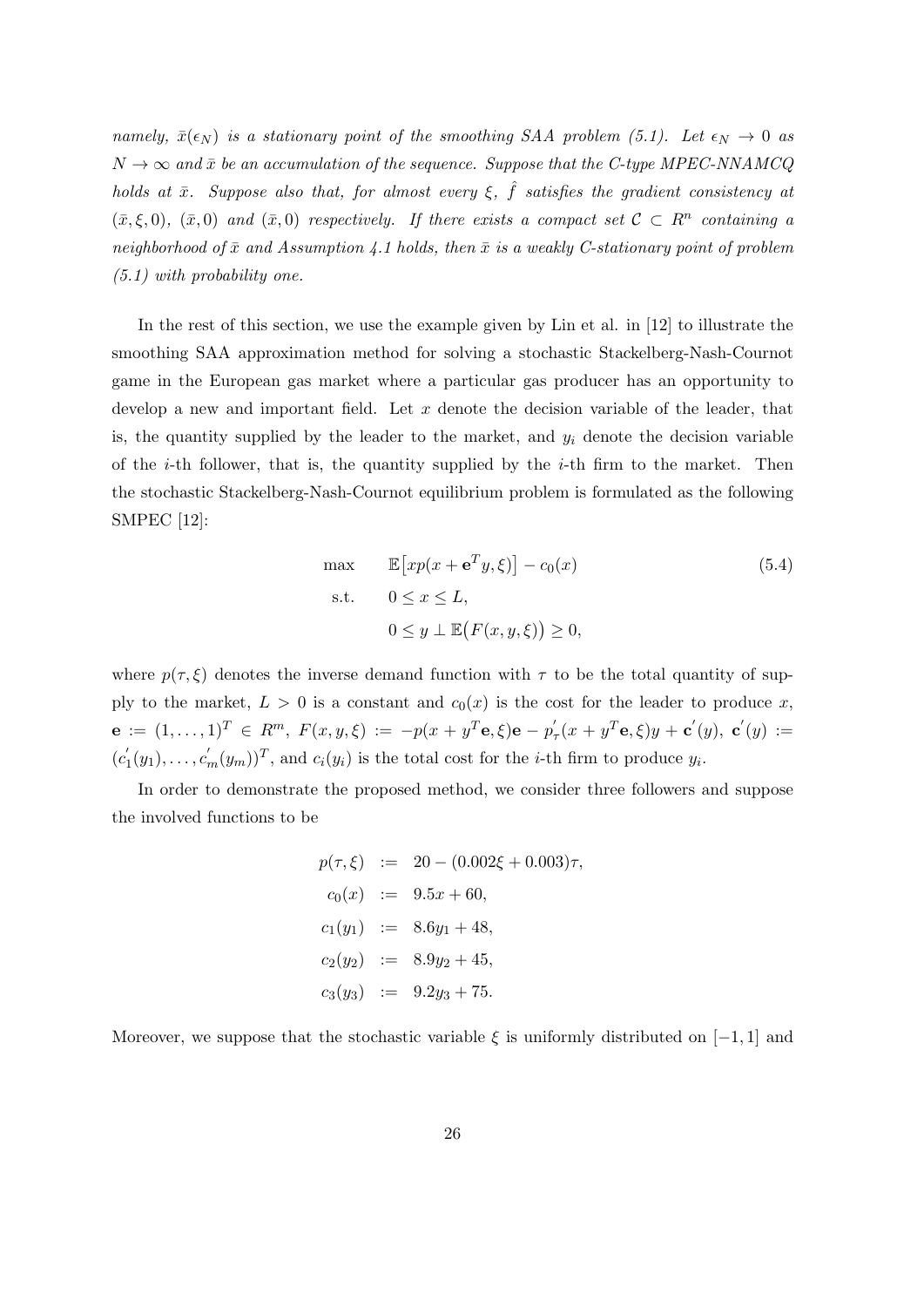$L = 1800$ . Then the above problem  $(5.4)$  becomes

max 
$$
\mathbb{E}[x(20 - (0.002\xi + 0.003)(x + y_1 + y_2 + y_3) + \xi)] - c_0(x)
$$
 (5.5)  
s.t.  $0 \le x \le 1800$ ,  
 $y \ge 0, \mathbb{E}[F(x, y, \xi)] \ge 0$ ,  
 $y^T \mathbb{E}[F(x, y, \xi)] = 0$ 

with  $F(x, y, \xi) := N(\xi)x + M(\xi)y + q$  and

$$
N(\xi) := \begin{pmatrix} 0.002\xi + 0.003 \\ 0.002\xi + 0.003 \\ 0.002\xi + 0.003 \end{pmatrix},
$$
  
\n
$$
M(\xi) := \begin{pmatrix} 0.004\xi + 0.006, 0.002\xi + 0.003, 0.002\xi + 0.003 \\ 0.002\xi + 0.003, 0.004\xi + 0.006, 0.002\xi + 0.003 \\ 0.002\xi + 0.003, 0.002\xi + 0.003, 0.004\xi + 0.006 \end{pmatrix},
$$
  
\n
$$
q := -(11.4, 11.1, 10.8)^T.
$$

The solution of this problem is  $(x^*, y^*) = (1450, 662.5, 562.5, 462.5)^T$ . Since there always holds  $\mathbb{E}[F(x^*, y^*, \xi)] = 0$  and the gradients

$$
\{\nabla_{(x,y)}\mathbb{E}[F_1(x^*,y^*,\xi)],\nabla_{(x,y)}\mathbb{E}[F_2(x^*,y^*,\xi)],\nabla_{(x,y)}\mathbb{E}[F_3(x^*,y^*,\xi)]\}
$$

are linearly independent, the MPEC-LICQ holds at  $(x^*, y^*)$ .

In our tests, we employed the command "haltonset" in Matlab R2010a to generate random sequences and the solver "fmincon" to solve the smoothing SAA approximation problems. In particular, the optimization algorithm was set to be interior-point algorithm. Moreover, we chose the initial point to be  $(20, 20, 20, 20)^T$ , set the parameter  $\epsilon_N := \frac{1}{N}$ , and employed  $\hat{\varphi}(a, b, \epsilon)$  as the smoothing function of  $\varphi(a, b)$ . The computational results are shown in Table 1, in which  $\bar{x}(\epsilon_N)$  denotes the solution of the smoothing SAA approximation problems for example (5.5). The results shown in the table reveal that the smoothing SAA method was able to solve this example successfully.

#### **6 Conclusions**

We have proposed a smoothing and SAA approximation approach for solving the non-smooth stochastic programming problem (1.2). The approach is similar to the way used in [29]. However, in order to deal with the additional non-smooth constraints, we have presented some appropriate constraint qualifications, which have been used in the convergence analysis.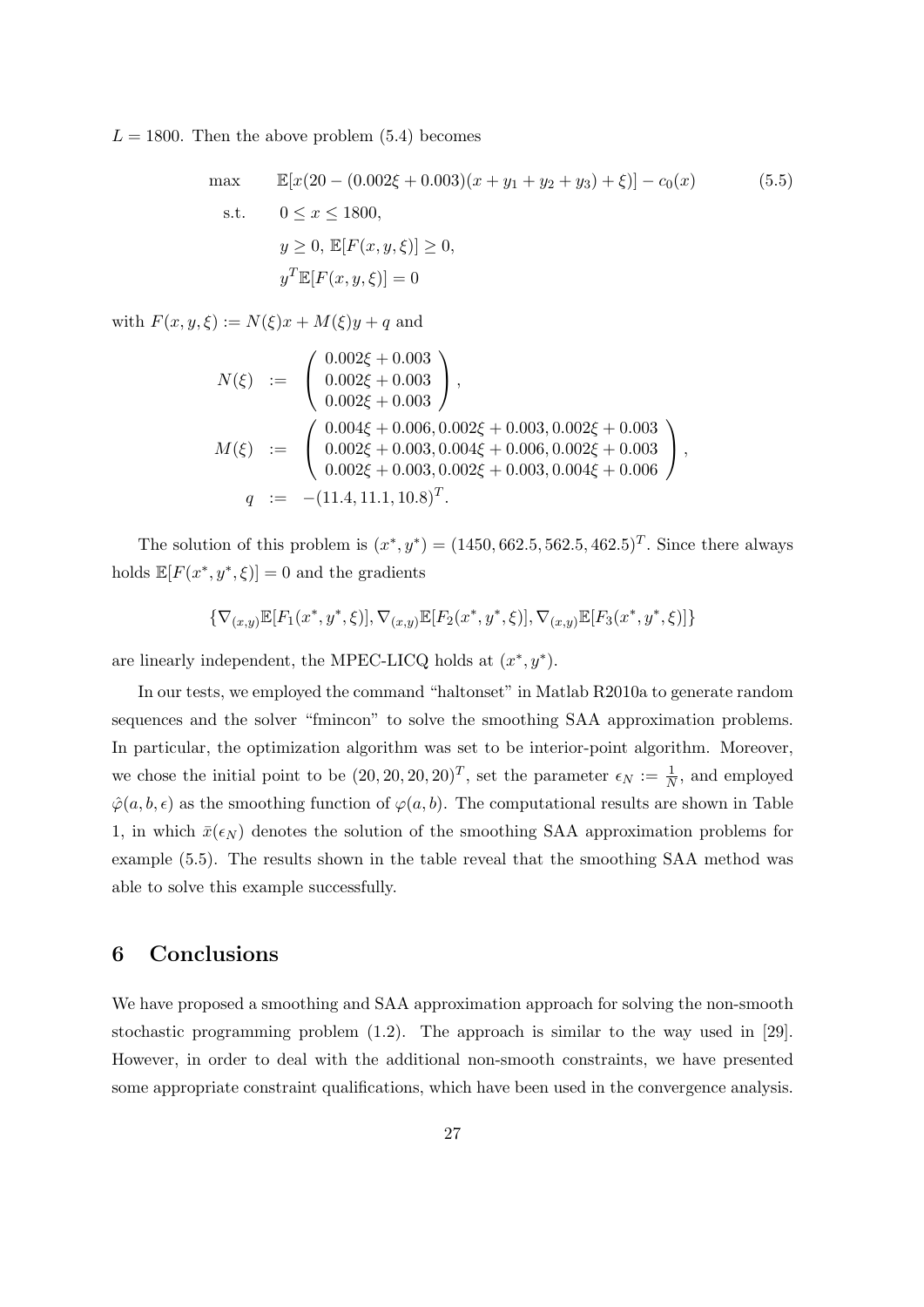| N               | $\epsilon_N$ | $\bar{x}(\epsilon_N)$             |
|-----------------|--------------|-----------------------------------|
| $10^{2}$        | $1/10^2$     | (1546.63, 622.25, 522.37, 422.30) |
| $10^{3}$        | $1/10^3$     | (1600.57, 542.87, 568.24, 432.57) |
| 10 <sup>4</sup> | $1/10^4$     | (1685.24, 665.85, 591.38, 458.37) |
| $10^{5}$        | $1/10^5$     | (1584.25, 658.89, 568.54, 468.91) |
| $10^{6}$        | $1/10^6$     | (1436.59, 660.38, 560.85, 459.67) |
| $10^{7}$        | $1/10^{7}$   | (1450.38, 662.43, 562.68, 462.39) |

Table 1: Computational results

We have shown that the perturbed problem  $(1.3)$  is stably under some regularity conditions. We have also investigated the limiting behavior of both the smoothed problem (1.3) and the smoothed SAA problem (1.4). Furthermore, we have applied the proposed approach to the SMPEC (5.1).

**Acknowledgements.** The authors are grateful to two anonymous referees whose helpful suggestions have led to much improvement of the paper.

### **References**

- [1] Alexander, S., Coleman, T.F. and Li, Y., *Minimizing CVaR and VaR for a portfolio of derivatives*, Journal of Banking and Finance, 30 (2006), 583–605.
- [2] Clarke, F.H., Optimization and Nonsmooth Analysis, Wiley, New York, 1983.
- [3] Ermoliev, Y.M., Stochatic Programming Methods, Nauka, Moscow, 1976.
- [4] Fischer, A., *A special Newton-type optimization method*, Optimization, 24 (1992), 269– 284.
- [5] Fukushima, M. and Lin, G.H., *Smoothing methods for mathematical programs with equilibrium constraints*, Proceedings of the ICKS'04, IEEE Computer Society, 2004, 206–213.
- [6] Gauvin, J., *A necessary and sufficient regularity condition to have bounded multipliers in nonconvex programming*, Mathematical Programming, 12 (1977), 136–138.
- [7] Guo, L., Lin, G.H., Ye, J.J. and Zhang, J., *Sensitivity analysis of the value function for parametric mathematical programs with equilibrium constraints*. SIAM Journal on Optimization, 24 (2014), 1206–1237.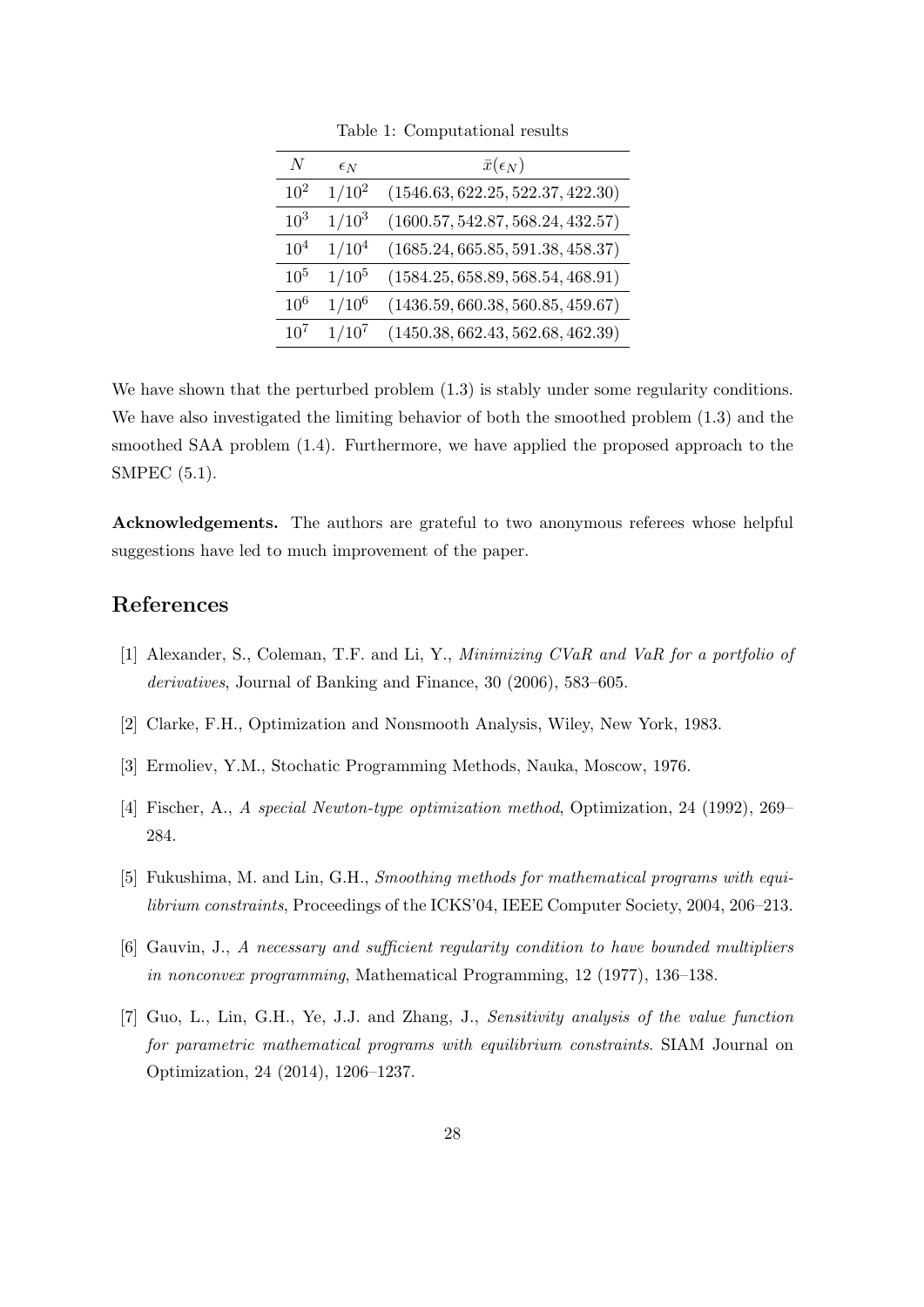- [8] Hogan, W.W., *Point-to-set maps in mathematical programming*, SIAM Review, 15 (1973), 591–603.
- [9] Jourani, A., *Constraint qualifications and Lagrange multipliers in nondifferentiable programming probelms*, Journal of Optimization Theory and Applications, 81 (1994), 533– 548.
- [10] Kall, P., Stochatic Linear Programming, Springer, Berlin, 1976.
- [11] Kanzow, C., *Some noninterior continuation methods for nonlinear complementarity problems*, SIAM Journal on Matrix Analysis and Applications, 17 (1996), 851–868.
- [12] Lin, G.H., Xu, H.F. and Fukushima, M., *Monte Carlo and quasi-Monte Carlo sampling methods for a class of stochastic mathematical programs with equilibrium constraints*, Mathematical Methods of Operations Research, 67 (2008), 423–441.
- [13] Luo, Z.Q., Pang, J.S. and Ralph, D., Mathematical Programs with Equilibrium Constraints, Cambridge University Press, Cambridge, UK, 1996.
- [14] Meng, F.W. and Xu, H.F., *Exponential convergence of sample average approximation methods for a class of stochastic mathematical programs with complementarity constraints*, Journal of Computational Mathematics, 24 (2006), 733–748.
- [15] Niederreiter, H., Random Number Generation and Quasi-Monte Carlo Method, SIAM, Philadelphia, 1992.
- [16] Outrata, J., Kocvara, M. and Zowe, J., Nonsmooth Approach to Optimization Problems with Equilibrium Constraints: Theory, Applications, and Numerical Results, Kluwer Academic Publishers, Dordrect, Netherlands, 1998.
- [17] Pappalardo, M., *Error bounds for generalized Lagrange multipliers in locally Lipschitz programming*, Journal of Optimization Theory and Applications, 73 (1992), 205–210.
- [18] Peng, J.M., *A smoothing function and its applications*, Fukushima, M. and Qi, L. eds., Reformulation: Nonsmooth, Piecewise Smooth, Semismooth and smoothing methods, Kluwer, Dordrecht, 1998, 293–316.
- [19] Ralph, D. and Xu, H., *Implicit smoothing and its application to optimization with piecewise smooth equality constraints*, Journal of Optimization Theory and Applications, 124 (2005), 673–699.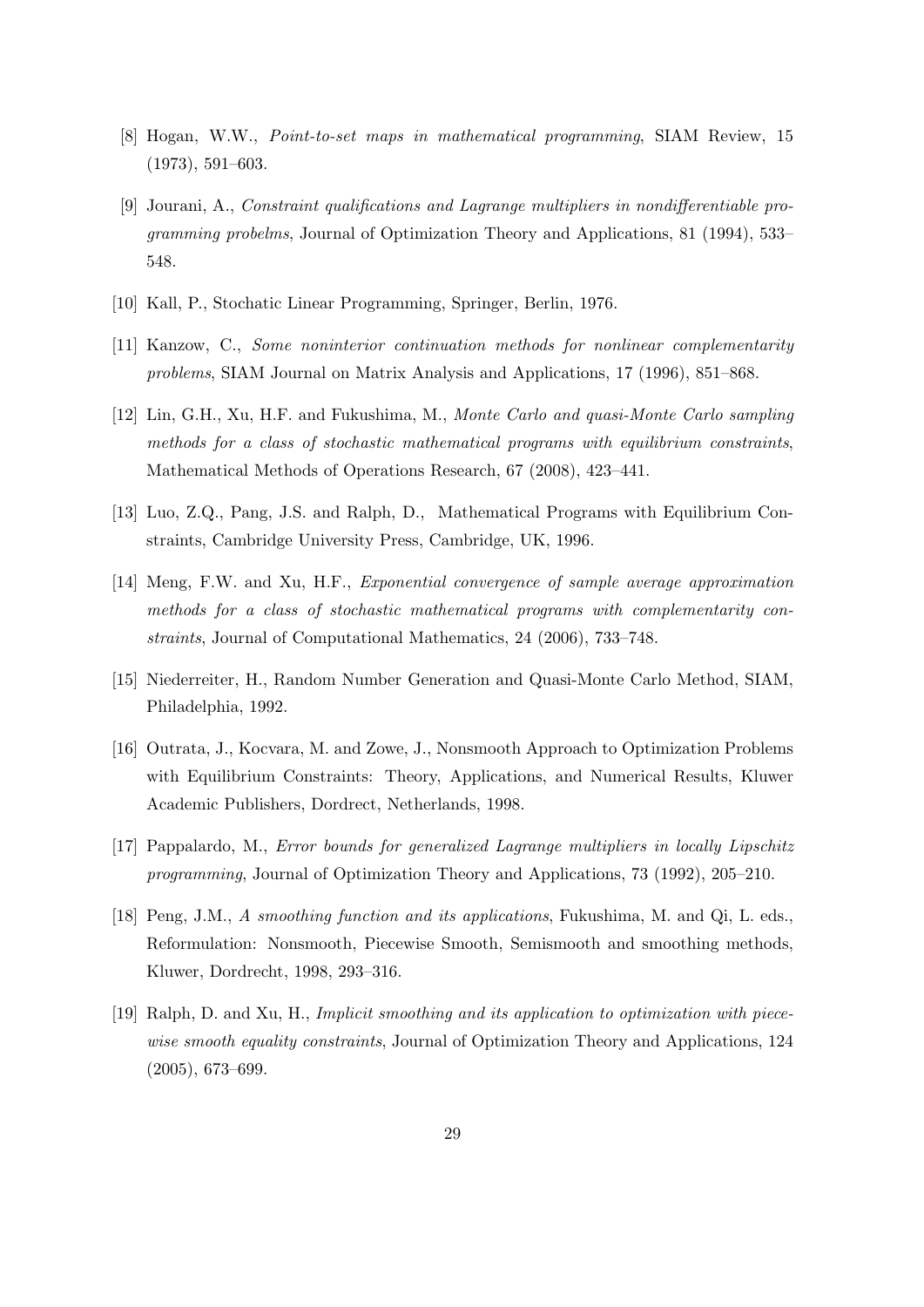- [20] Rockafellar, R.T., *Lagrange multipliers and subderivatives of optimal value functions in nonlinear programming*, Mathematical Programming Study, 17 (1982), 28–66.
- [21] Rochafellar, R.T. and Wets, R.J.-B., Variational Analysis. Springe, Berlin, 1998.
- [22] Ruszczyński, A., *A linearization method for nonsmooth stochatic programming problems*, Mathematics of Operations Reseach, 12 (1987), 32–49.
- [23] Ruszczyński, A. and Shapiro, A., Optimality and Duality in Stochastic Programming, Ruszczyński, A. and Shapiro, A. eds., Stochastic Programming, Handbook in Operations Research and Management Science, Elsevier, 2003.
- [24] Scheel, H.S. and Scholtes, S., *Mathematical programs with complementarity constraints: stationarity, optimality, and sensitivity*, Mathematics of Operations Research, 25 (2000), 1–22.
- [25] Shapiro, A., *Monte Carlo sampling approach to stochastic programming*, European Series of Applied and Indusrial Mathematics (ESAIM): Proceedings, 13 (2003), 65–73.
- [26] Shapiro, A., Monte Carlo Sampling Methods, Ruszczyński, A. and Shapiro, A. eds., Stochastic Programming, Handbook in Operations Research and Management Science, Elsevier, 2003.
- [27] Shapiro, A. and Xu, H.F., *Stochastic mathematics programs with equilibrium constraints, modling and sample average approximation*, Optimization, 57 (2008), 395–418.
- [28] Wets, R.J.B., Stochastic Programming, Nemhauser, G.L. et al. eds., Handbooks in Operations Research and Management Science, 573–629, 1989.
- [29] Xu, H.F. and Zhang, D.L., *Smooth sample average approximation of stationary points in nonsmooth stochastic optimization and applications*, Mathematical Programming, 119 (2009), 371–401.
- [30] Ye, J.J., *Constraint qualifications and necessary optimality conditions for optimization problems with variational inequality constraints*, SIAM Journal on Optimization, 10 (2000), 943–962.
- [31] Ye, J.J., *Necessary and sufficient optimality conditions for mathematical programs with equilibrium constraints*. Journal of Mathematical Analysis and Applications, 307 (2005), 350–369.